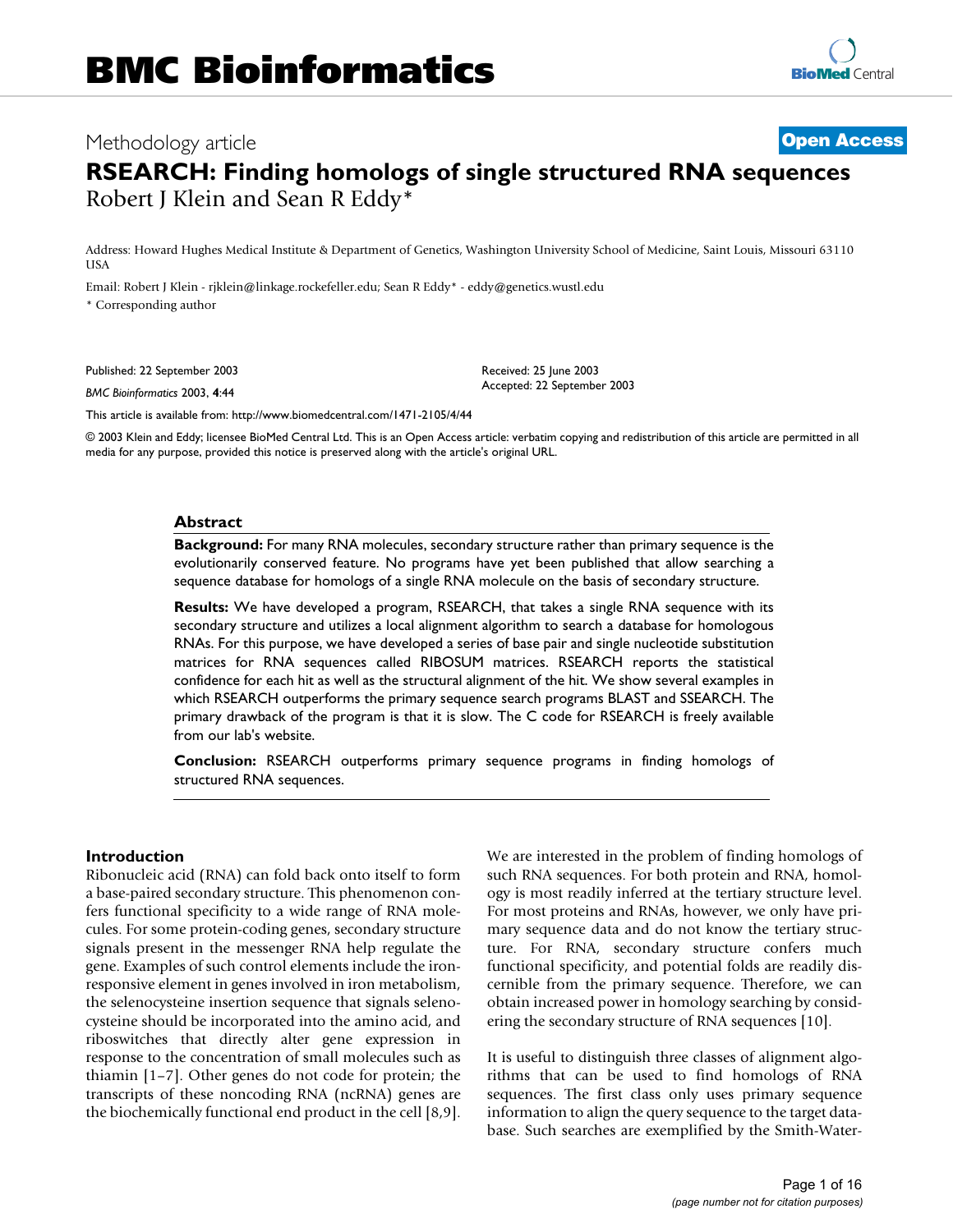man algorithm and its heuristic approximations found in programs like BLAST and FASTA. These sequence alignment programs are  $O(N^2)$  in time and memory [11–13], where N is the length of the sequences being analysed. The second class consists of a search with a known RNA structure against a sequence database. Such searches have been implemented with profile stochastic context free grammars (SCFGs) and require  $O(N^3)$  memory and  $O(N^4)$ time [14–18]. Alternatively, such searches can be performed by defining an RNA structural pattern, though this approach works best on highly conserved secondary structures, and patterns have to be developed by hand [19–22]. A third type of approach consists of a search with a query sequence with an unknown secondary structure, where the algorithm searches over all possible foldings of the query aligned to the target. Sankoff described such an algorithm, which is  $O(N^4)$  in memory and  $O(N^6)$  in time [23].

While it is convenient to distnguish among these three classes of algorithms, the boundaries between them are not absolute. Various constrained versions of the Sankoff algorithm have been published that allow it to run in a reasonable amount of time [24–26]. One such algorithm constrains the possible alignments [25], while the other two constrain the foldings allowed [24,26]. Holmes and Rubin introduced the idea of a "fold envoelope," which allows the algorithm to be constrained to a subset of folds. It can be argued that the profile SCFG approach to searching a database with an RNA of known structure is the limiting case where the fold envelope only includes one structure.

Three types of scoring functions can be used with these search algorithms. When only a single query sequence is given, log-odds position independent substitution matrices are used to give the alignment scores. These are analogous to the BLOSUM matrices used in protein searches [27]. In the pattern search approach, a binary match/ doesn't match scoring function is generally used where all allowed letters at each position are enumerated. This is analogous to PROSITE patterns used to analyze amino acid sequences [28]. Finally, a profile-based scoring scheme can be used where position dependent log-odds scores are derived from the observed frequencies in a multiple sequence alignment. This is analogous to the profile approach used in many protein database search programs, including profile hidden Markov models [29–31]. For RNA sequences, only the pattern approach [19–22] and the profile approach [14,15,17,18] to finding homologs of an RNA sequence in a nucleotide sequence database have been described to date.

Here we are specifically interested in the problem of finding structural homologs of a single RNA sequence. Since the alignment algorithm is essentially independent of the scoring system, developing such a tool is just a matter of developing an appropriate pairwise substitution matrix and combining it with one of the aforementioned alignment algorithms. We could, for example, derive a single nucleotide matrix and use it in BLASTN searches. Such a primary sequence search would lose much information, much like doing a BLASTN search for homologs of a protein-coding sequence would. When RNAs have conserved secondary structure, we want to consider the intramolecular base pairs that provide this structure to find homologs optimally [10]. While using the Sankoff algorithm would be ideal, as we often do not know the correct secondary structure of a single query RNA sequence, its cost in time and memory is so prohibitive as to make it impractical at this time for sequence database searching. Therefore, we have chosen to focus on the case where we know the secondary structure of the query sequence.

Here we describe RSEARCH, a program that, given a query sequence with a known secondary structure, searches a nucleotide sequence database for similar RNAs on the basis of both primary sequence and secondary structure. Its core alignment algorithm is identical to profile SCGG alignment [14,16,18]. Since alignments are pairwise, alignments are scored using appropriate pairwise substitution matrices. Furthermore, analogous to BLAST, the program calculates statistical confidence values for all hits [32]. It is still quite slow; for the time being, we deal with this problem through brute force by parallelizing the search program for clustered computing using the Message Passing Interface (MPI) library [33].

#### **Implementation** *RIBOSUM substitution matrices*

In order to perform database searches with a single, folded RNA sequence query, a  $16 \times 16$  substitution matrix for scoring aligned base pairs and a  $4 \times 4$  matrix for single aligned nucleotides are needed. Such matrices should give the log-odds ratio for observing a given substitution relative to background nucleotide frequencies [34]. Specifically, for the  $4 \times 4$  single nucleotide matrix, the individual scores are given by

$$
s_{ij} = \log_2 \frac{f_{ij}}{g_i g_j} \tag{1}
$$

where *i* and *j* are the two aligned nucleotides,  $f_{ii}$  is the empirically observed frequency of *i* aligned to *j* in homologous RNAs, and *gi* and *gj* are the background frequencies of the individual nucleotides. Similarly, for the  $16 \times 16$ base pairing matrix, the individual scores are given by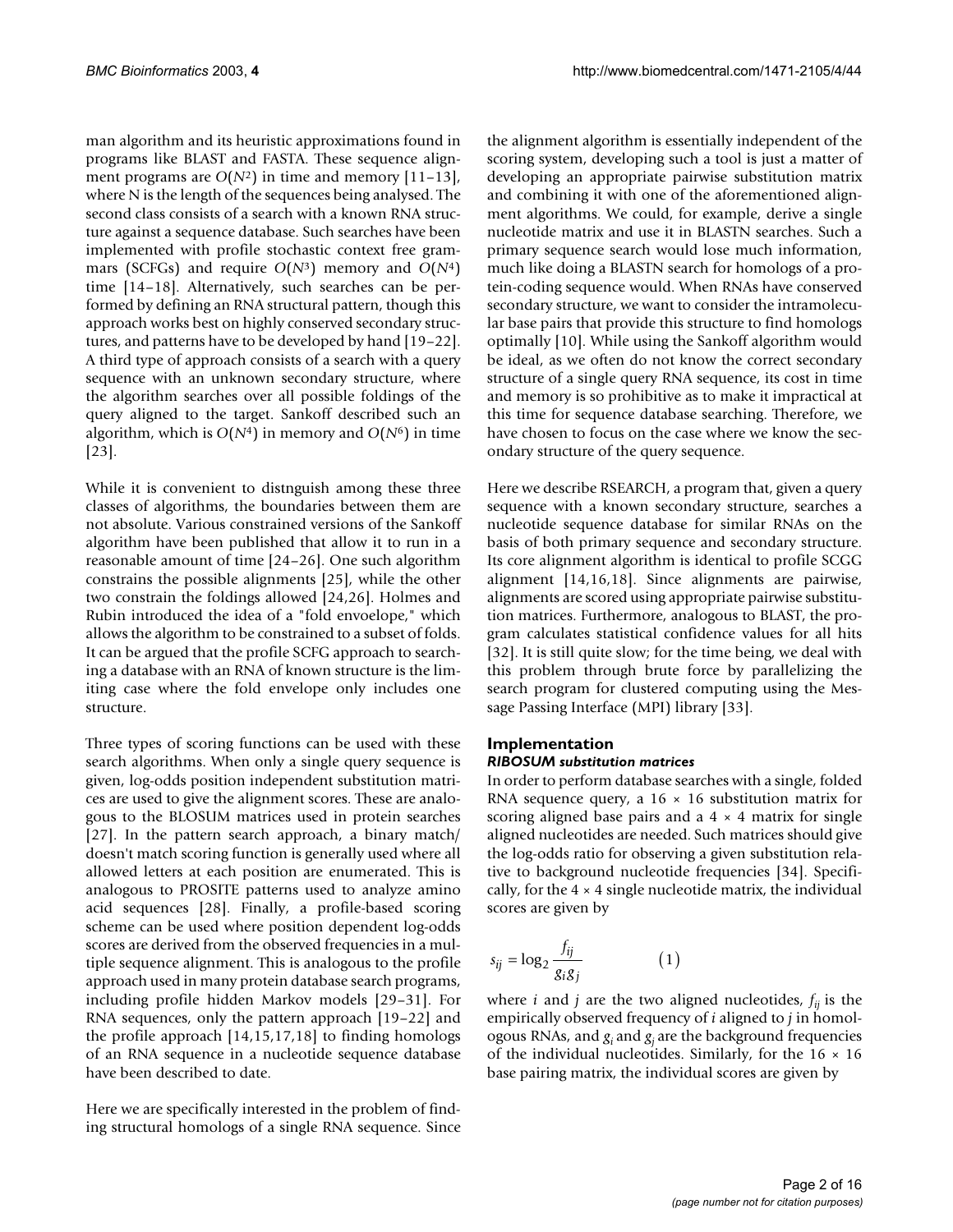$$
s'_{ijkl} = \log_2 \frac{f'_{ijkl}}{g_i g_j g_k g_l} \tag{2}
$$

where *i* is basepaired to *j*, *k* is basepaired to *l*, *i* is aligned

with *k*, and *j* is aligned with *l*. In this case,  $f'_{ijkl}$  is the observed frequency of the two base pairs *i* - *j* and *k* - *l* aligned to each other in homologous RNAs. *g* again is the background frequency of the individual nucleotides. Note that *g* is used for individual nucleotides and not base pairs; the null model in this case is an identical and independently distributed (i.i.d.) model consisting of unaligned random sequences that do not base pair.

The key question, then, is how to find the values for *f*, *f*', and *g* needed to calculate these matrices. The values in *f* and *f*' are conditional on evolutionary divergence time; a shorter divergence time implies higher scores for identities and lower scores for mismatches. Two methods exist to account for evolutionary divergence time. The first method, used by Dayhoff to construct the PAM matrices, infers a rate matrix from closely related sequences. This rate matrix is then used to calculate an exponential family of matrices at different evolutionary distances [35]. The second method, used to construct the BLOSUM family of matrices, filters and weights sequences in a multiple sequence alignment to approximate a range around some time point [27]. Matrices produced using the latter method have been found to perform better [36], though it is in dispute whether this is an effect of the algorithm or the underlying data used to generate the matrices [37]. Several evolutionary models and a rate matrices have been published for RNA evolution [38–40]. Because BLOSUMstyle matrices are argued to be better for finding distant homology relationships [36], we have chosen to forgo the pre-existing RNA rate matrices and construct BLOSUMstyle matrices instead.

The algorithm starts with a structurally annotated alignment of multiple RNA sequences to be used as training data. The consensus secondary structure is mapped onto individual sequences by removing any base pairs from the secondary structure for an individual sequence that align with a gap in that sequence. Sequences are then weighted by grouping all sequences more than a certain percentage identical using single-linkage clustering; all sequences in a group are given equal weights that sum to 1. This is identical to the clustering used in constructing the BLOSUM matrices [27]. The percent identity used in this clustering is the first number in the matrix name. In order to allow for a shorter evolutionary distance than would be allowed by following the BLOSUM algorithm exactly, we added a second percentage identity cutoff not found in the original BLOSUM algorithm. Only pairs of sequences whose percent identity meet or exceed this cutoff are counted at all. This threshold is the second number in the matrix name. It should be noted that this second threshold does not necessarily have to be less than the first, clustering percent identity. If that is the case, then one would be counting weighted pairs within clusters; no intercluster pairs would be counted.

Let each of *i*, *j*, *k*, *l* represent a nucleotide  $(1 \le i, j, k, l \le 4)$ . Then, two triangular count matrices are initialized using *cij*

 $= 0$  (1 ≤ *i* ≤ *j* ≤ 4),  $c'_{ijkl} = 0$  (1 ≤ 4*i* + *j* ≤ 4*k* + *l* ≤ 16), where *c* is the count matrix for single-stranded regions and *c*' is the count matrix for basepaired nucleotides (an *ij* basepair aligned to a *kl* basepair). Triangular matrices are used because nucleotide (base pair) X in sequence 1 aligned to nucleotide (base pair) Y in sequence 2 should count the ssame as nucleotide (base pair) Y in sequence 1 aligned to nucleotide (base pair) X in sequence 2. However, we assume that an X-Y base pair may not be equivalent to a Y-X base pair in the context of the entire RNA molecule and therefore count these pairs separately. A count vector  $d_i = 0(1 \le i \le 4)$  is also initialized for background nucleotide frequencies. Each pair of sequences is then examined. If the pair does not meet the minimal percent identity criterion, it is skipped and the next pair is examined. Otherwise, the weight of this pairing, *w* is set to be the average of the weights given to the two individual sequences. (Arguably, this weight should be set to be the product rather than the average of the individual weights. Though we did not fully explore this possibility, preliminary evidence suggests the method of calculating this weight does not appreciably influence performance.) For each aligned base pair (*ij, kl*) in the alignment, *w* is added

to  $\vec{c}_{ijkl}$  ,  $d_i$ ,  $d_j$ ,  $d_k$ , and  $d_i$ ; for all other aligned nucleotides  $(i, j)$ , *w* is added to  $c_{ij}$ ,  $d_i$ , and  $d_j$ . The counts are then converted to empirical frequencies using:

$$
f_{ij} = \frac{c_{ij}}{\sum_{i=1}^{4} \sum_{j=i}^{4} c_{ij}}
$$
(3)  

$$
f'_{ijkl} = \frac{c'_{ijkl}}{\sum_{i=1}^{4} \sum_{j=1}^{4} \sum_{k=i}^{4} \sum_{l=j}^{4} c'_{ijkl}}
$$
(4)  

$$
g_i = \frac{d_i}{\sum_{i=1}^{4} d_i}
$$
(5)

The score matrices *s* and *s*' are then calculated using equations 1 and 2.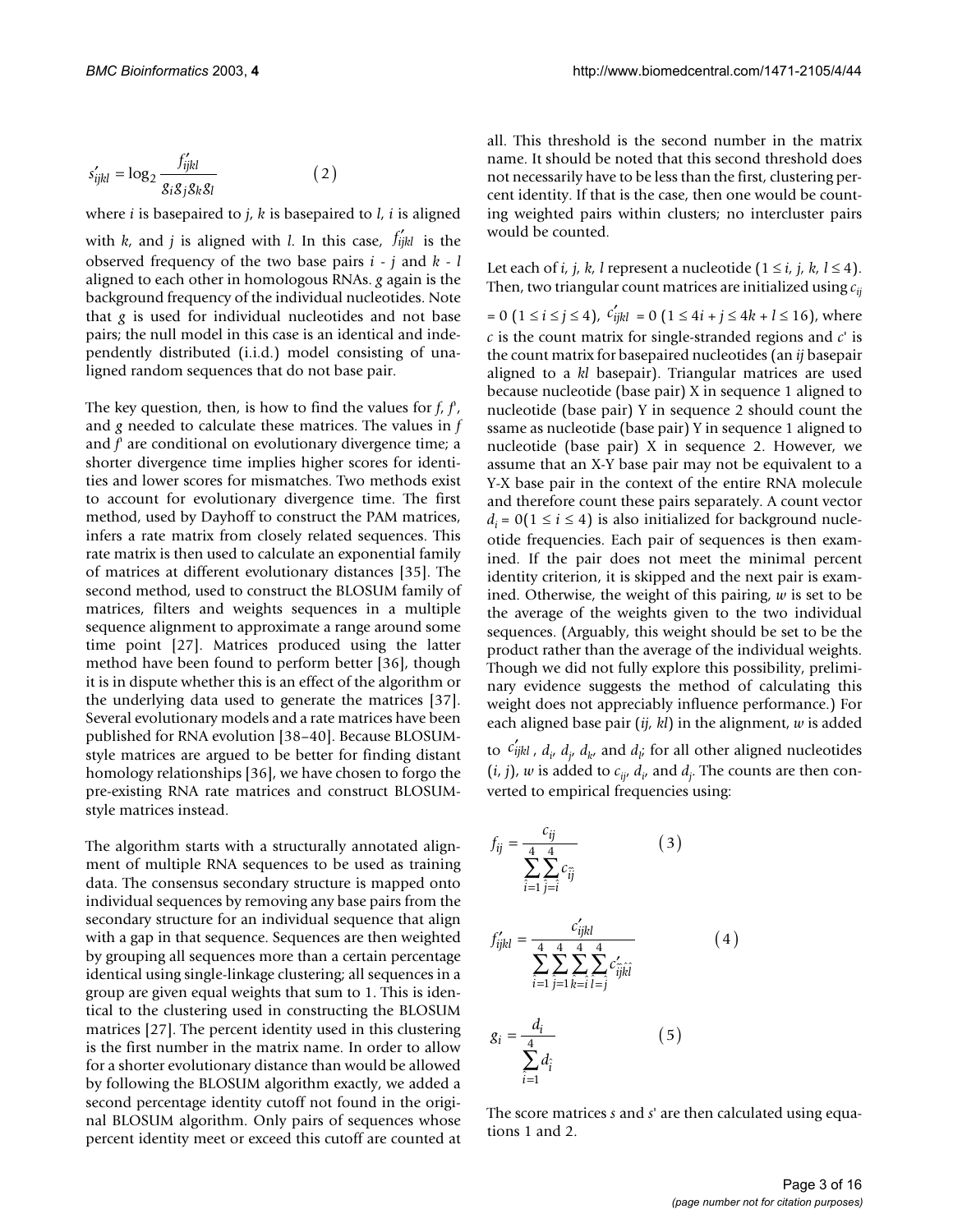In order to collect these counts, we need high-quality *structure-annotated* alignments. We decided to use the small subunit ribosomal RNA alignment from the European Ribosomal RNA Database [41]. Specifically, we pruned the 1995 version of the database by removing sequences in which either more than 5% of the nucleotides are ambiguous or less than 50% of the base-paired positions are present. The resultant alignment consists of 2492 sequences ranging from 610 to 2305 nucleotides in length. When all pairs of sequences are counted, approximately 2.30  $\times$  10<sup>9</sup> aligned single nucleotides and 1.06  $\times$ 109 aligned base pairs are counted and used to calculate the matrix. We created 170 unique matrices by varying the percent identity level at which clustering occurs and the minimal percent identity for a pair of sequences to be counted. We have chosen to call this series of matrices the RIBOSUM matrices (RIBOsomal rna Substitution Matrix).

## *Construction of a covariance model from a single RNA query*

For these matrices to be useful, we need a good algorithm to perform alignment between an RNA query and a nucleotide database. Like primary sequence alignment, we need to consider both homologous regions of sequence that align and insertion and deletion events that put gaps into the alignment. Unlike primary sequence alignment, we also have to consider the nucleotide correlations within each sequence that make up the secondary structure. This structure can be modeled as a bifurcating tree, with each branch terminating in the loop of a stem-loop. Whatever algorithm we use must unambiguously pair each nucleotide in the query with either a nucleotide in the target or a gap, and vice versa. Our algorithm is based on profile stochastic context-free grammars (SCFGs) [14,16,18]. While this formulation was initially described in the framework of probabilisitc modeling of profiles, it can deal with arbitrary, non-probabilistic scores just as well. We therefore use the term "covariance model" to describe both the profile SCFG form of the model [14,16,18], and the single-sequence, non-probabilistic form presented here.

A covariance model produces ("emits") a nucleotide sequence. The model consists of a set of interconnected states. The states form a tree-like structure, with the root customarily being drawn at the top. As one moves down the tree, nucleotides are filled in from both the left and the right until they meet in the middle. Each state can emit either no nucleotides, a nucleotide on the left side, a nucleotide on the right side, or a base pair consisting of two nucleotides, one on each side. Bifurcations result in a split in the sequence, with each half being filled in from both sides along one of the two bifurcated branches. The model is traversed by following a series of transitions from one state to the next after each emission. Each transition is governed by a score, and only a limited set of transitions are allowed at all. Given a parameterized covariance model, algorithms exist for searching a database for homologous sequences and aligning the model to hits found in the database [14,16,18].

For our purposes, there are two separable steps in the creation of a covariance model. First, the model architecture needs to be determined from the given secondary structure. It is easiest to think of the model as being composed of modular nodes, where each node contains a characteristic arrangement of states. The node architecture of the model follows from the secondary structure of the query. A sample RNA secondary structure and its corresponding "guide tree" of nodes is given in Figure [1](#page-4-0). There are eight types of nodes. A ROOT node marks the start of the model. A BIF node marks a bifurcation in the tree, and is always followed by a BEGL node on the left branch and a BEGR node on the right branch. All branches end with an END node. The remaining nodes are match nodes; these nodes represent either a base-pair (MATP) or a single nucleotide (MATL and MATR) in the secondary structure. (For a profile SCFG built from a multiple sequence alignment, only those positions thought to be conserved by some measure correspond to match nodes; for our singlesequence covariance models, all positions correspond to match nodes.) For consistency, MATL is always preferred over MATR when possible. Each secondary structure yields one and only one model architecture, and a model architecture implies a unique secondary structure. As each node is associated with a static arrangement of states, this architecture also gives the final arrangement of states in the model. A more detailed exposition of this algorithm for profile SCFGs is given in reference [18] and the C code used to construct a covariance model from a given secondary structure can be found in the modelmaker.c file of the Infernal package [42].

The second step in the algorithm is parameterization of the model. This is best thought of in terms of the possible "node-states," *i.e*. the various state types present in each node type. A list of all possible node-states is given in Table [1](#page-5-0), along with what they signify in the pairwise alignments we are creating here. In a profile SCFG, emission scores are log-odds scores as shown in Table [1](#page-5-0). When we only have a single sequence, we cannot infer emission probabilities from the data given. We instead set these scores from the log-odds RIBOSUM matrix (Table [1](#page-5-0)). In the MP (match pair), ML (match left), and MR (match right) states, emission scores are log-odds scores for both profiles and single sequence models. In the IL (insert left) and IR (insert right) states, emission scores for a profile SCFG are based on observed nucleotide frequencies in insertions. For our single-sequence model, emission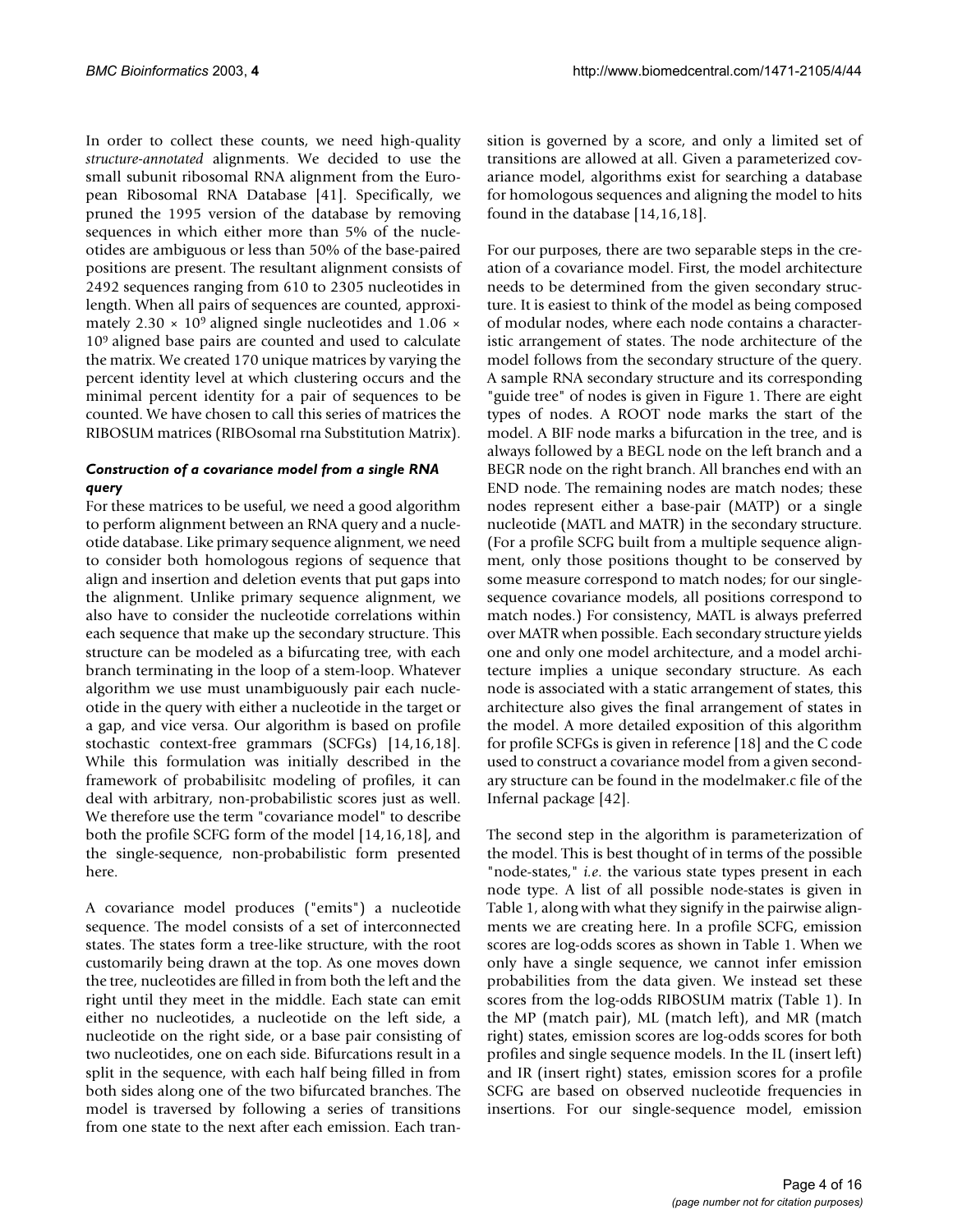<span id="page-4-0"></span>Sample structure



Guide tree emitting sample sequence



## **Figure 1**

An example SCFG architecture. The sequence at the top folds into the specified secondary structure. At the bottom, the nodal architecture of the model that would produce this sequence is shown. Shaded triangles represent base pair emitting nodes, and point to the base pair they emit. Open triangles represent single nucleotide emitting nodes, and point to the nucleotide they emit.

scores are 0 because we assume that the nucleotide distribution in insertions follows the null model.

Transition scores are set for transitions from one nodestate to another node-state. In a profile SCFG, the log transition probabilities are derived from the observed frequencies of the various transitions. In the single-sequence case, we derive a transition score using the standard affine gap penalty formulation. We parameterize the overall penalty for a gap as α + β*n* where α is the gap open penalty, β is a gap residue penalty, and *n* is the size of the gap. We take half the  $\alpha$  penalty on opening a gap and the other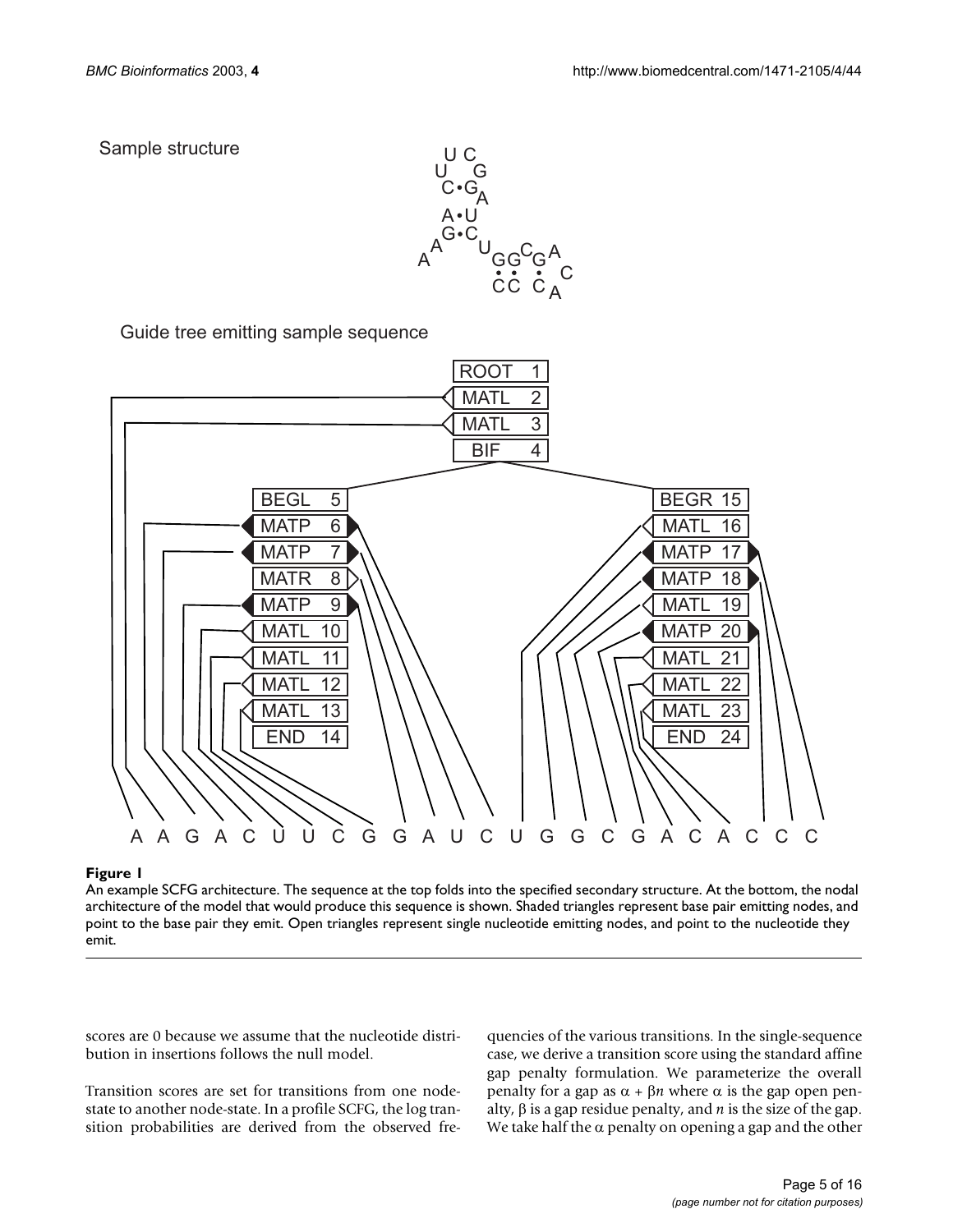| Node-state | Description                                             | Profile emission score                      | Single-sequence<br>emission score | Gap class |  |
|------------|---------------------------------------------------------|---------------------------------------------|-----------------------------------|-----------|--|
| ROOT_S     | Start of model                                          | $\mathbf 0$                                 | 0                                 | $M_{cl}$  |  |
| ROOT_IL    | Gap in query at left end                                |                                             | 0                                 | $IL$ _cl  |  |
| ROOT_IR    | Gap in query at right end                               | $\log \frac{P(a \mid v)}{g_a}$              | $\pmb{0}$                         | $IR_{cl}$ |  |
|            |                                                         | $\log \frac{P(b\mid v)}{p}$<br>$g_b$        |                                   |           |  |
| BEGL_S     | Start of left branch of bifurcation                     | 0                                           | 0                                 | M_cl      |  |
| BEGR_S     | Start of right branch of bifurcation                    | $\mathbf 0$                                 | 0                                 | $M_{cl}$  |  |
| BEGR_IL    | Gap in query at bifurcation                             |                                             | 0                                 | $IL$ _cl  |  |
|            |                                                         | $\log \frac{P(a \mid v)}{g_a}$              |                                   |           |  |
| MATP_MP    | Matched base pair                                       |                                             |                                   | $M_{cl}$  |  |
|            |                                                         | $\log \frac{P(a \mid v)}{g_a}$              | $s'_{abkl}$                       |           |  |
| MATP_ML    | Match on left side of base pair; gap in target on right |                                             | $S_{qj}$                          | DR_cl     |  |
|            |                                                         | $\log \frac{P(a \mid v)}{g_a}$              |                                   |           |  |
| MATP_MR    | Match on right side of base pair; gap in target on left |                                             | $S_{bj}$                          | $DL$ _cl  |  |
|            |                                                         | $\log \frac{P(b v)}{w}$<br>$g_b$            |                                   |           |  |
| MATP_D     | Two gaps in target, for each side of base pair          | $\mathbf 0$                                 | 0                                 | DB_cl     |  |
| MATP_IL    | Gap in query just after left side of base pair          |                                             | 0                                 | $IL$ _cl  |  |
|            |                                                         | $\log \frac{P(a v)}{v}$<br>$\mathfrak{g}_a$ |                                   |           |  |
| MATP_IR    | Gap in query just before right side of base pair        |                                             | 0                                 | $IR_{cl}$ |  |
|            |                                                         | $\log \frac{P(a \mid v)}{g_a}$              |                                   |           |  |

#### <span id="page-5-0"></span>**Table 1: All possible node-states and their emission scores.**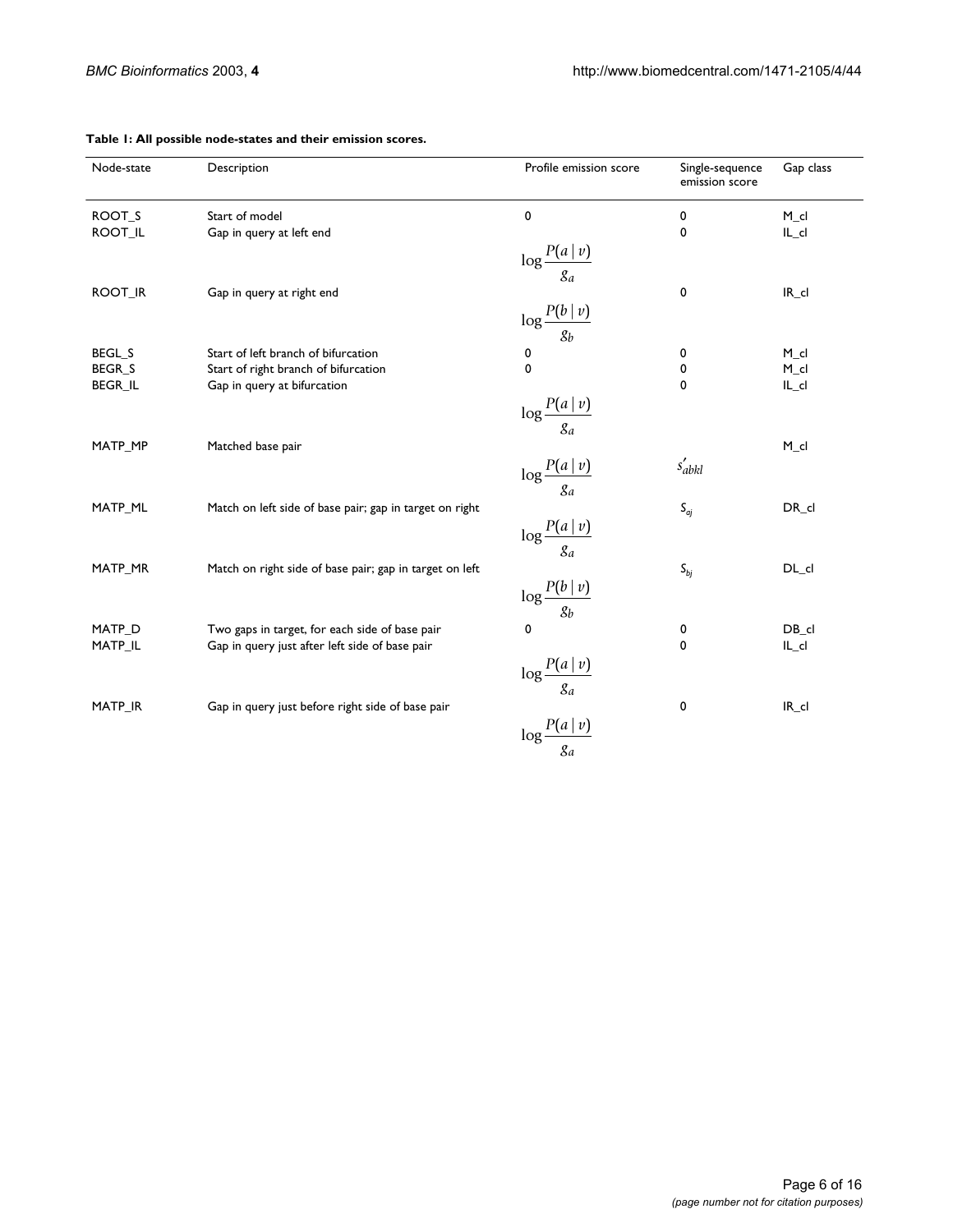| MATL_ML | Match to single nucleotide on left  |                              | $S_{qj}$    | $M_{cl}$ |
|---------|-------------------------------------|------------------------------|-------------|----------|
|         |                                     |                              |             |          |
|         |                                     | $\log \frac{P(a v)}{v}$      |             |          |
|         |                                     | g <sub>a</sub>               |             |          |
| MATL_D  | Gap in target on left               | 0                            | 0           | $DL$ _cl |
| MATL_IL | Gap in query on left                |                              | $\mathbf 0$ | $IL$ _cl |
|         |                                     |                              |             |          |
|         |                                     | $\log \frac{P(a v)}{v}$      |             |          |
|         |                                     | $g_a$                        |             |          |
| MATR_MR | Match to single nucleotide on right |                              | $S_{bj}$    | $M_{cl}$ |
|         |                                     |                              |             |          |
|         |                                     | P(b v)<br>$\log \frac{1}{2}$ |             |          |
|         |                                     | $g_b$                        |             |          |
| MATR_D  | Gap in target on right              | 0                            | 0           | $DR_cl$  |
| MATR_IR | Gap in query on right               |                              | 0           | IR_cl    |
|         |                                     |                              |             |          |
|         |                                     | P(b v)<br>log-               |             |          |
|         |                                     | $g_b$                        |             |          |
| END_E   | End of stem-loop                    | 0                            | 0           | $M_{cl}$ |
| BIF_B   | <b>Bifurcation</b>                  | 0                            | $\mathbf 0$ | M_cl     |
|         |                                     |                              |             |          |

#### **Table 1: All possible node-states and their emission scores.** *(Continued)*

*v* is the current state. *a* is the nucleotide present in the query on the left, *b* is the nucleotide present in the query on the right. *j* is any nucleotide in the target for a single nucleotide alignment, while *k*, *l* is a base pair in the target for a base pair alignment. *g* is the background frequency of a nucleotide and *s* and *s*' are the substitution matrices defined in the text. Node-states with an M gap class are in the "mainline" path through the model that the an exact match would follow. Node-states with an IL or IR gap class represent a gap in the query sequence, while node-states with a DL, DR, or DB gap class represent gaps in the target sequence.

half on closing it. The  $β$  penalty is taken for each residue in a gap. Gaps emitted on both sides simultaneously (i.e. through a MATP\_D node-state) are taken as two independent gaps. We also want to use a separate set of gap penalties for gaps within a base-paired region. If both node-states in a transition are in MATP nodes, the α parameter is replaced by a different parameter,  $\alpha'$ . Similarly, for transitions from a MATP\_D state to another MATP node,  $\beta$  is replaced by  $\beta'$ . α and  $\beta$  are used for transitions between base-paired and single-stranded regions.

To map this formulation onto the covariance model, we classify all node-states into one of six classes (Table [1\)](#page-5-0): M\_cl, for an aligned match or mismatch between the query and target; IL\_cl, for a gap in the query sequence on the left; IR\_cl, for a gap in the query sequence on the right; DL\_cl, for a gap in the target sequence on the left; DR\_cl, for a gap in the target sequence on the right; and DB\_cl, for a gap in the target sequence on both sides. All classes other than M\_cl represent some sort of gap that requires a gap penalty. The exact parameterization of transitions between classes is given in Table [2](#page-7-0). For some transitions, the gap penalty presented in Table [2](#page-7-0) represents the sum of penalties for several different gaps. All gap penalties are multiplied by -1 to get the transition score used in the model. These four gap parameters are empirically determined as described later in the paper. They are not normalized to have their exponentials sum to 1; therefore the resultant scores using these models cannot be directly interpreted probabilistically.

## *Local alignment searches*

The model as described above can only perform global alignment with respect to the query sequence. The model is modified slightly to allow for local alignment as well. Two different types of locality are allowed. The first we call "begin locality," and resembles local alignment as implemented in the Smith-Waterman algorithm [11]. In this case, a penalty – *beginsc* – is taken if the alignment begins inside the model, *i.e*. the states representing the outermost parts of the RNA secondary structure are not included. This is analogous to the convention in the Smith-Waterman algorithm that there is no penalty (score of 0) for a local rather than a global alignment [11]. Following that convention, the *beginsc* penalty is set by default to 0. The second type of locality is "end locality." In this case, a penalty – *endsc* – is taken to allow the subtree of a model below the current state to be ignored, and replaced by an insertion of arbitrary size in the target sequence. There are many known examples of stems whose length changes dramatically or even completely disappear in homologous RNA sequences. One such example is the P8 stem of Archaeal RNase P, which is not present in the RNase P RNA of *Methanocaldococcus jannaschii* and *Archaeoglobus fulgidus*, but is present in other Archaeal RNase P sequences [43]. Examples of both kinds of locality are shown in Figure 2.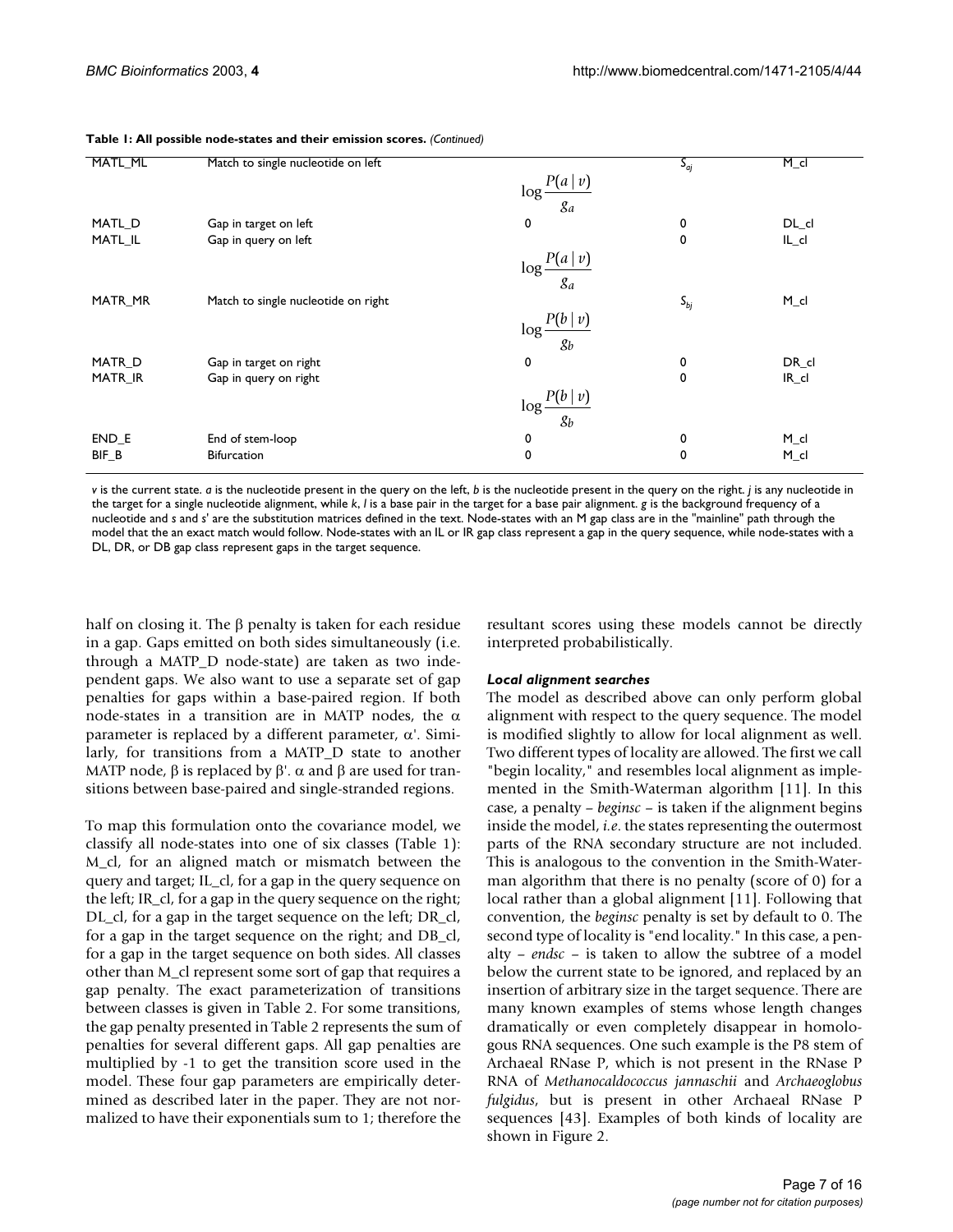

#### Figure 2

The two classes of local alignment. Each example shows how the nodal guide tree best aligns to the target sequence. At the bottom is the RSEARCH output for the alignment. On the left is an example of begin locality, while on the right is an example of end locality. The numbers next to the query sequence represent positions relative to the entire query; the numbers next to the target sequence represent positions relative to the subsequence defined in the "Target =" line.

#### <span id="page-7-0"></span>**Table 2: Parameterization of negative transition scores from gap penalties.**

|            | To class               |                      |                        |                      |                        |                        |  |  |  |  |  |
|------------|------------------------|----------------------|------------------------|----------------------|------------------------|------------------------|--|--|--|--|--|
| From class | M d                    | IL_cl                | DL cl                  | IR_cl                | DR_cl                  | DB cl                  |  |  |  |  |  |
| M_cl       | 0                      | $1/2\alpha$          | $1/2\alpha$            | $1/2\alpha$          | $1/2\alpha$            | $\alpha$               |  |  |  |  |  |
| $IL$ _cl   | $\beta$ + $1/2\alpha$  | β                    | $\beta + \alpha$       | $\beta + \alpha$     | $\beta + \alpha$       | $\beta$ + 3/2 $\alpha$ |  |  |  |  |  |
| DL_cl      | $\beta$ + $1/2\alpha$  | $\beta + \alpha$     | ß                      | $\beta + \alpha$     | $\beta + \alpha$       | $\beta$ + 1/2 $\alpha$ |  |  |  |  |  |
| $IR$ _cl   | $\beta$ + 1/2 $\alpha$ | N.A.                 | $\beta + \alpha$       | β                    | $\beta + \alpha$       | $\beta$ + 3/2 $\alpha$ |  |  |  |  |  |
| DR_cl      | $\beta$ + $1/2\alpha$  | $\beta + \alpha$     | $\beta + \alpha$       | $\beta + \alpha$     | β                      | $\beta$ + 3/2 $\alpha$ |  |  |  |  |  |
| DB_cl      | $2\beta + \alpha$      | $2\beta + 3/2\alpha$ | $2\beta$ + $1/2\alpha$ | $2\beta + 3/2\alpha$ | $2\beta$ + $1/2\alpha$ | 2β                     |  |  |  |  |  |

α and β are replaced with α' and β' for the specific cases described in the text. The IR\_cl to IL\_cl transition is never allowed in these models.

These modifications are easily accommodated in the standard scanning algorithm for covariance models, which is described in detail elsewhere [14,16]. The *beginsc* parameter is modeled as a transition from the root state to the consensus states (MATP\_MP, MATL\_ML, MATR\_MR, BIF\_B). The *endsc* parameter is modeled as a transition from each of the consensus states (MATP\_MP, MATL\_ML, MATR\_MR, BEGL\_S, BEGR\_S) to a special "EL" (endlocal) state, which generates residues at the background

residue frequency and thus has a zero score for any subsequence after the transition cost, *endsc*, has been paid. (In actuality, version 1.0 of RSEARCH allowed transitioning to any state from the root with a *beginsc* penalty, and allows transitioning from any state to EL with an *endsc* penalty. More recent versions implement the algorithm as described. This slight difference does not appear to significantly alter performance [data not shown].)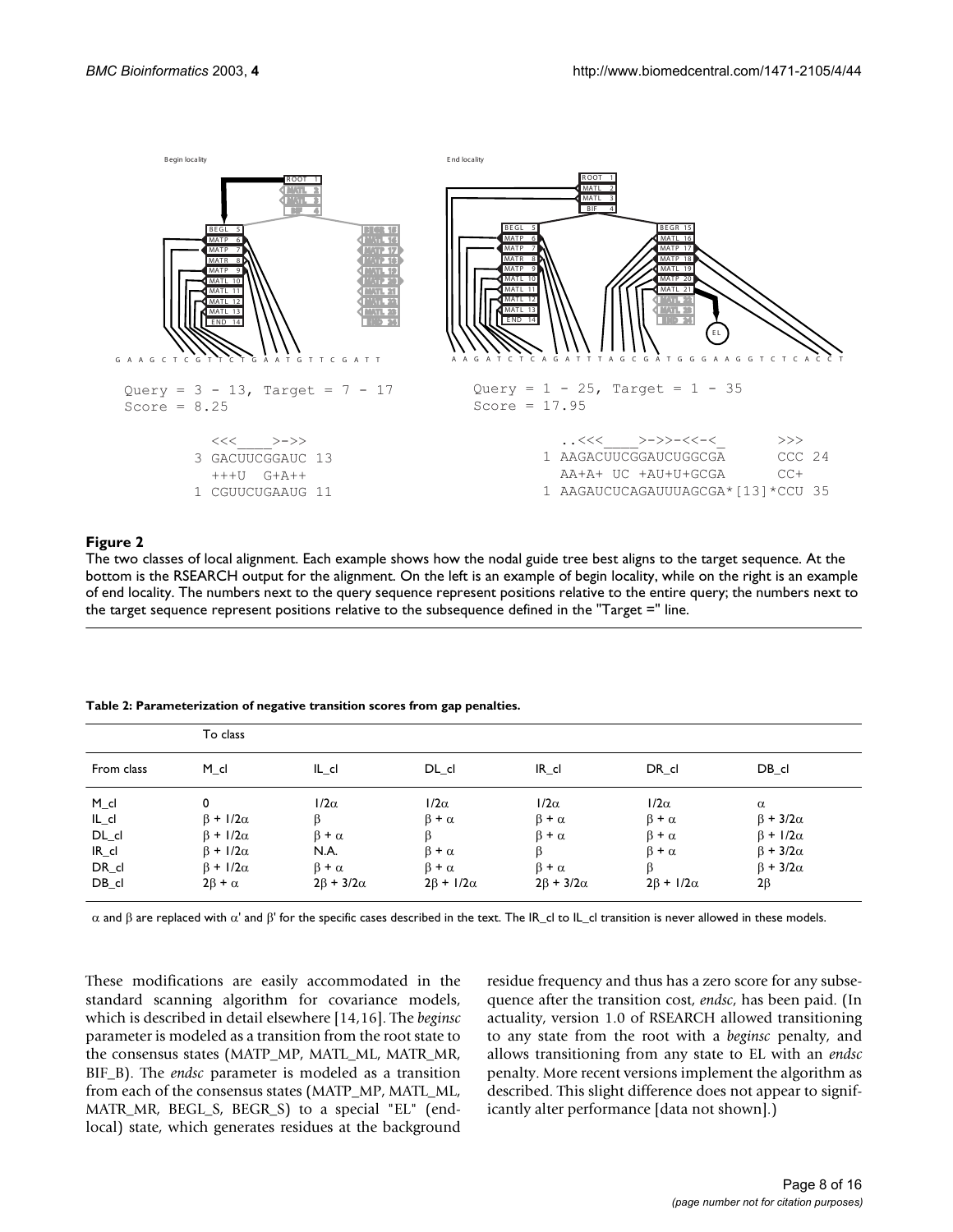The scanning algorithm takes a covariance model with *M* states (including *B* bifurcations), parameterized as described above, as well as a target database sequence of length *L*. Theoretically, the best alignment could have the nucleotide at position 1 in the database base pair with any nucleotide at position 2 through *L*. If the database includes large genomic contigs, *L* could be on the order of tens of megabases, which is much larger than we would expect any RNA to ever be. There is no need to check for base-pairings further apart than the longest RNA we would expect to find. To reduce time and memory requirements, we limit the total length of sequence in the target database for a single hit to a parameter *D*. Then, only positions 2 through *D* will need to be checked for a base pair to position 1. *D* needs to be set small enough for efficient performance but large enough so as not to miss any real homologs. By default, D is set to be two times the query length. The algorithm has a time complexity of *O*((*M* -  $B$ ) $LD + BLD<sup>2</sup>$ ) and a memory complexity of  $O((M - B)D +$ *BD*2) [16]. A greedy algorithm is used to resolve these scores into a maximally scoring set of *K* non-overlapping hits  $(i_1, j_1)$ ,  $(i_2, j_2)$ , ...  $(i_{K}, j_K)$  on the target sequence, where  $i_x$  and  $j_x$  are the starting and ending coordinates of the hit on the target sequence, respectively. Alignments are then determined using the previously reported divide-and-conquer algorithm [18]. For each hit greater than a specified threshold, the score, alignment positions in the query and the target, the alignment, and E-values and P-values (calculated as described below) are reported.

## *Statistics*

In order to determine statistical significance, we need to know what distribution RSEARCH scores follow. Much work has been done on the statistics of primary sequence alignment [32,44–49]. All these approaches rest on the proposition, proven for the ungapped case and empirically true for the gapped case, that local alignment scores follow the Gumbel distribution [32,50]. For a specific query sequence, the expected number of hits (*E*) with score greater than or equal to a given score (*x*) is given by the formula  $E = KNe^{-\lambda x}$ , where *N* is the size of the database and  $K$  and  $\lambda$  are characteristic parameters dependent on the query sequence and the base composition of the database. (It should be noted that this equation is often seen written as  $E = KMNe^{\lambda x}$ , where *M* is the size of the query sequence. As we have chosen to recalculate λ and *K* for each individual query sequence, we have incorporated the M parameter into our *K*.) This formula can also be written

as  $E = e^{-\lambda(x-\mu)}$ , where  $\mu = \frac{\log KN}{\lambda}$ . The probability (*P*) that

a score greater than or equal to a given score (*x*) is observed by chance is then given by  $P = 1 - e^{-E} = 1$ .  $exp(KNe<sup>λx</sup>)$ . Thus, calculating the E-value and P-value for a given score is simple provided a reasonable procedure for determining  $\lambda$  and *K* is found.

In the absence of a theory for the distribution of gapped structural alignment scores, we have chosen to determine *K* and λ empirically through maximum likelihood fitting of a Gumbel distribution to the score histogram obtained from alignment to random, simulated sequences. A large number (usually 1000) of i.i.d. sequences of length 2 × *D* (where *D* is the maximum possible length of a hit) are generated. The G+C content of these sequences are set as described below. The query is searched against each random sequence, and the best score is recorded in a histogram. A maximum-likelihood method is then used to determine λ and µ for a database of length 2 × *D* from these data [44,49,51,52]. We can then calculate *K* using

the formula 
$$
K = \frac{e^{\lambda \mu}}{2D}
$$
.

We initially created the random sequences using an i.i.d. model assuming a single, fixed G+C content for all sequences. As will be described below, this proved to be inadequate, as many databases have heterogeneous G+C contents. We then randomly choose a G+C content for each random sequence based on the distribution of G+C contents in the genome. We determine the G+C content in the target database measured in adjacent, non-overlapping windows of 100nt each, and use the distribution of these contents to select randomly a G+C content for each random sequence. For some databases where the range of frequently observed G+C contents is large, one pair of values for  $(\lambda, K)$  is not enough to accurately calculate E values. To allow for multiple values of (λ, *K*) partition points in the G+C content distribution can be set. For N partition points, the distribution is divided into N+l bins, and  $\lambda$ and *K* are calculated for each bin. For instance, if a partition point of 50 is set, λ and *K* are first calculated for random sequences with G+C contents sampled from the portion of the G+C content distribution with G+C content  $<$  50%, and  $\lambda$  and *K* are then calculated again with G+C content sampled from the part of the distribution where the G+C content is  $\geq 50\%$ . Then, for a given database hit, the G+C content of the sequence of the hit is calculated and used to select the appropriate  $\lambda$  and *K* for calculating statistics. Thus, if partitions are used, the rank order of hits based on score and rank order of hits based on statistics may be different.

#### *Implementation and parallelization*

RSEARCH was implemented in C. Source code is available from our web site [53] and is available free of charge under the terms of the GNU General Public License (GPL). Version 1.0 was used for all experiments reported here. Timings and benchmarks reported were performed on a 1 GHz Pentium III Linux workstation with the Mandrake distribution, using the Intel C compiler version 6.0 with options "-O3 -static -mpl -xK" to compile the program. Because the RSEARCH algorithm is time-consum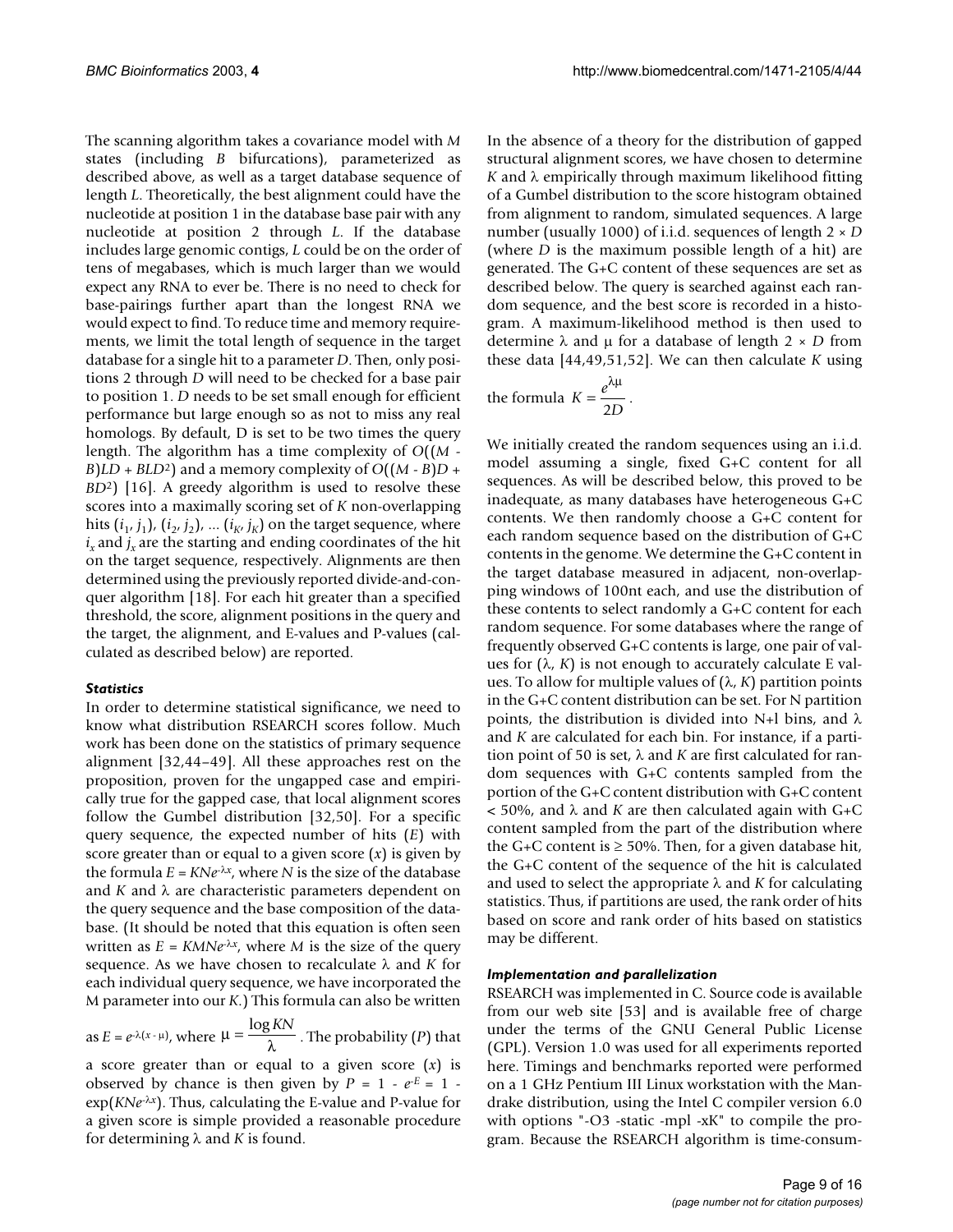ing, we also implemented a data-parallel version of RSEARCH using the Message-Passing Interface (MPI) [33].

#### *Data sets and parameters*

Several different data sets were used for testing and analysis, as described below. Sequence and structures for ribonuclease P RNA were taken from the RNase P database [54]. Signal Recognition Particle (SRP) sequences and structures were taken from the SRP database [55]. Three different human SRP sequences appear in the database. We chose to use sequence A, which corresponds to the originally sequenced RNA molecule. (This sequence was taken from GenBank accession X01037, but has two nucleotides that are different from the current GenBank version X01037.1). We used an Asn tRNA from *Archaeoglobus fulgidus* (GenBank AE001087.1, positions 4936– 5008) [56] with the structure proposed by tRNAscan-SE [57]. For a representative yeast (*S. cerevisiae*) tRNA, we took the genomic sequence of the Ala tRNA originally sequenced by Holley [58,59] (GenBank accession Z28265.1, positions 1117–1189). The precursor to the *C. elegans* miRNA mir-40 was also used [60] (GenBank accession AL110499.1, positions 17411–17507). Unless otherwise noted, the full length of each gene was used as the query sequence.

Three different databases were used for searches. The yeast genome was downloaded from [http://www.yeastge](http://www.yeastgenome.org) [nome.org](http://www.yeastgenome.org) and dated August 29, 2001 [59]. The database of 11 Archaeal genomes was previously described [61]. The *Arabidopsis thaliana* genome was downloaded from [ftp://ftp.tigr.org/pub/data/a\\_thaliana/ath1/](ftp://ftp.tigr.org/pub/data/a_thaliana/ath1/SEQUENCES) SEQUENCES<sup>[62]</sup>.

For testing BLAST, WU-BLAST 2.0MP, dated October 20, 2002, was used with the -W3 and -kap options [12,63]. For SSEARCH (an implementation of the full Smith-Waterman algorithm), version 3.4t05 was used with default parameters [11,64].

## **Results**

## *Optimal parameter set*

We first asked what set of parameters – matrix, gap penalties, *beginsc*, and *endsc* – would be optimal to use as the defaults in RSEARCH. To assess this, we decided to choose the set of parameters that gives the lowest minimum error rate for a set of two test searches. The minimum error rate is defined as the minimal possible sum of false positives and false negatives for a search taken over all possible cutoff scores. The first search we used was the genomic copy of the alanine tRNA from *S. cerevisiae* folded using tRNAscan-SE searched against the yeast genome to identify the 295 tRNAs present there. The second search we used was *M. jannaschii* RNase P searched against a database of 11

Archaeal genomes to identify the 11 RNase P homologs found there. As doing the real searches for all the parameters we wanted to test would have been computationally infeasible, we estimated the false negative rate in many cases by searching a smaller database and extrapolating to the size of the full database. To abbreviate the yeast tRNA search, we took chromosome VII as a proxy for the whole genome. For the RNase P search, we created a smaller database of similar G+C content. After several rounds of iterative trial and error optimizing different parameters, we decided to use RIBOSUM85-60 as the default matrix with α = 10.00, β = 5.00, α' = 0.00, β' = 15.00, *beginsc* = 0.00, and *endsc* = -15.00. We might have been able to derive a more robust parameter set had we used a more comprehensive set of tests, but the long running time required by RSEARCH makes such an approach infeasible.

RIBOSUM85-60 has several characteristics typical of these matrices (Figure 3). It consists of two matrices – one 16  $\times$ 16 for base pair substitutions and the other  $4 \times 4$  for single nucleotide substitutions. In the singlue nucleotide substitution matrix, the A-A identity has a score (2.22) much larger than the other single nucleotide identities. This suggests that conserved As are especially common in single stranded regions of 16S ribosomal RNA. Unlike typical nucleotide or amino acid substitution matrices, not all values on the identity diagonal of the  $16 \times 16$  matrix are positive. This reflects the specificity of base pairing. Canonical Watson-Crick and G-U pairs are observed much more often than non-canonical pairs. Since noncanonical pairs occur less often than expected on the basis of individual nucleotide probabilities, the log-odds score for these pairs aligned to themselves is negative. Second, substitution of one canonical pair for another usually gives a positive score (*e.g*. A-U to C-G has a score of 1.47). Therefore, the RIBOSUM matrices resemble what we intuitively assume a good base pairing substitution matrix would look like.

We compared the minimum error rates at these parameter choices to the performance of BLAST and SSEARCH on the same search problems. For the problem of finding yeast tRNAs using the alanine yeast tRNA as a query, the minimum error rate for the BLAST search was 194, while SSEARCH gave a minimum error rate of 223. The minimum error rate observed using RSEARCH was 50. Instead of the default matrices in BLAST and SSEARCH, we also tried other matrices and gap penalties, both made in a similar fashion to RIBOSUM85-60 and as suggested by others [65]. None of these changes resulted in a significant improvement in performance for either BLAST or SSEARCH. For the *M. jannaschii* RNase P search, both BLAST and SSEARCH give a minimum error rate of 4, while RSEARCH gives a minimum error rate of 2. These tests indicate that RSEARCH, using secondary structure, is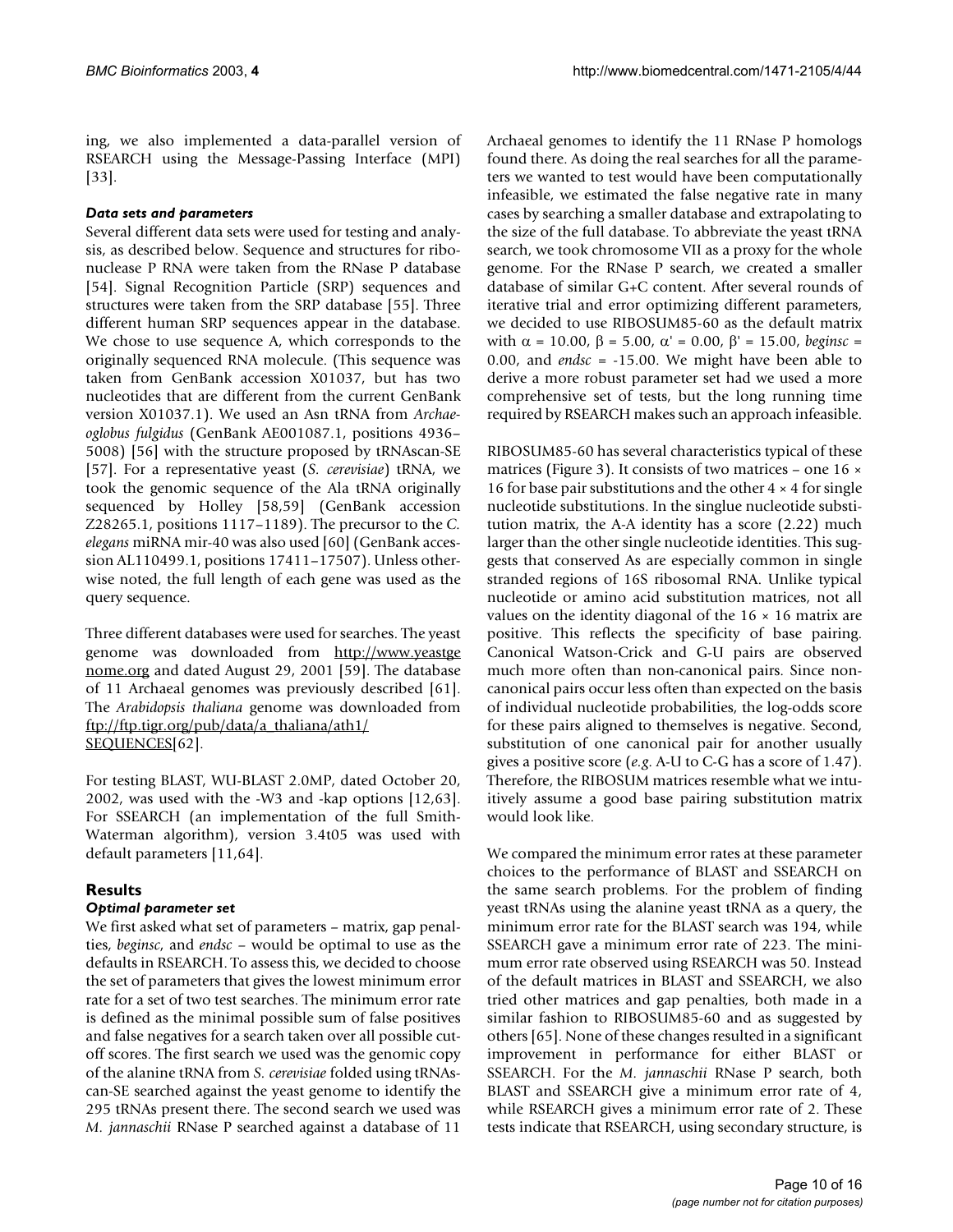| $-2.49$ |                                                |                                                                                                                     |                                                                                                                                                                             |                                                                |                                                  |                                                                                                                                                                           |                                              |         |                                                                                                                                 |         |                                                                                        |                                      |         |         |         |
|---------|------------------------------------------------|---------------------------------------------------------------------------------------------------------------------|-----------------------------------------------------------------------------------------------------------------------------------------------------------------------------|----------------------------------------------------------------|--------------------------------------------------|---------------------------------------------------------------------------------------------------------------------------------------------------------------------------|----------------------------------------------|---------|---------------------------------------------------------------------------------------------------------------------------------|---------|----------------------------------------------------------------------------------------|--------------------------------------|---------|---------|---------|
|         |                                                |                                                                                                                     |                                                                                                                                                                             |                                                                |                                                  |                                                                                                                                                                           |                                              |         |                                                                                                                                 |         | 2.22                                                                                   |                                      |         |         |         |
|         |                                                |                                                                                                                     |                                                                                                                                                                             |                                                                |                                                  |                                                                                                                                                                           |                                              |         |                                                                                                                                 |         |                                                                                        | 1.16                                 |         |         |         |
|         |                                                | $-5.13$                                                                                                             | 4.49                                                                                                                                                                        |                                                                |                                                  |                                                                                                                                                                           |                                              |         |                                                                                                                                 |         | $-1.46$                                                                                | $-2.48$                              | 1.03    |         |         |
|         |                                                |                                                                                                                     |                                                                                                                                                                             |                                                                |                                                  |                                                                                                                                                                           |                                              |         |                                                                                                                                 |         | $-1.39$                                                                                | $-1.05$                              | $-1.74$ | 1.65    |         |
|         |                                                |                                                                                                                     |                                                                                                                                                                             |                                                                |                                                  |                                                                                                                                                                           |                                              |         |                                                                                                                                 |         | A                                                                                      | $\mathbf{C}$                         | G       | U       |         |
|         |                                                |                                                                                                                     |                                                                                                                                                                             |                                                                | $-5.71$                                          | 5.36                                                                                                                                                                      |                                              |         |                                                                                                                                 |         |                                                                                        |                                      |         |         |         |
|         |                                                |                                                                                                                     |                                                                                                                                                                             |                                                                |                                                  | $-4.96$                                                                                                                                                                   | $-2.28$                                      |         |                                                                                                                                 |         |                                                                                        |                                      |         |         |         |
|         |                                                |                                                                                                                     |                                                                                                                                                                             |                                                                |                                                  | $-6.00$                                                                                                                                                                   |                                              | $-1.05$ |                                                                                                                                 |         |                                                                                        |                                      |         |         |         |
|         |                                                |                                                                                                                     |                                                                                                                                                                             |                                                                |                                                  |                                                                                                                                                                           |                                              | $-4.88$ | 5.62                                                                                                                            |         |                                                                                        |                                      |         |         |         |
|         |                                                |                                                                                                                     |                                                                                                                                                                             |                                                                |                                                  |                                                                                                                                                                           |                                              | $-8.67$ |                                                                                                                                 |         |                                                                                        |                                      |         |         |         |
|         |                                                | $-6.60$                                                                                                             |                                                                                                                                                                             |                                                                |                                                  |                                                                                                                                                                           |                                              | $-6.10$ | 1.21                                                                                                                            | $-5.77$ | 3.47                                                                                   |                                      |         |         |         |
|         |                                                | $-5.43$                                                                                                             |                                                                                                                                                                             |                                                                | $-6.88$                                          | 2.75                                                                                                                                                                      |                                              | $-5.85$ |                                                                                                                                 |         | $-0.57$                                                                                | 4.97                                 |         |         |         |
|         | $-8.67$                                        | $-8.87$                                                                                                             |                                                                                                                                                                             |                                                                | $-7.40$                                          |                                                                                                                                                                           |                                              | $-6.63$ |                                                                                                                                 |         | $-5.30$                                                                                | $-2.98$                              |         |         |         |
|         |                                                | $-5.94$                                                                                                             |                                                                                                                                                                             |                                                                |                                                  |                                                                                                                                                                           |                                              |         |                                                                                                                                 |         | $-2.09$                                                                                | 1.14                                 | $-4.76$ | 3.36    |         |
| $-9.05$ |                                                |                                                                                                                     |                                                                                                                                                                             |                                                                | $-5.41$                                          | $-3.67$                                                                                                                                                                   |                                              |         |                                                                                                                                 |         | $-4.45$                                                                                | $-3.39$                              | $-5.97$ | $-4.28$ | $-0.02$ |
| AA      | AC.                                            | AG                                                                                                                  | AU.                                                                                                                                                                         | CA                                                             | CC.                                              | CG.                                                                                                                                                                       | CU                                           | GA      | GC                                                                                                                              | GG      | GU                                                                                     | UA                                   | UC      | UG      | UU      |
|         | AA.<br>AC<br>AG<br>GC.<br>GG<br>UA<br>UG<br>UU | $-7.04 - 2.11$<br>$-8.24$<br>$-4.32$<br>$CA -8.84$<br>$CC -14.37$<br>$GU - 5.84$<br>$-4.01$<br>UC $-11.32$<br>-6.16 | $-8.89 - 0.80$<br>$-2.04$<br>CU $-12.64$ $-10.45$ $-10.14$<br>$GA -6.86 -9.73 -8.61$<br>$-5.03 -3.81$<br>$-8.39 - 11.05$<br>$-4.72$<br>$-5.33$<br>$-6.93$<br>$-7.83 -11.07$ | $-9.08 -14.53$<br>$CG -4.68 -5.86 -4.57$<br>$-5.77$<br>$-5.38$ | $-9.37 -10.41 -5.56 -5.13$<br>$-4.81$<br>$-2.98$ | $-6.71 - 10.45 - 3.59$<br>$1.67 - 3.57$<br>$-5.17 - 8.49 - 5.77$<br>$-5.33 -7.98 -12.43$<br>$0.59 - 7.93 - 7.88$<br>$1.61 - 2.42$<br>$-7.08$<br>$-0.51 - 5.63$<br>$-8.39$ | $2.70 - 5.95 - 3.70$<br>2.11<br>$-8.41$ 1.32 | $-5.84$ | $-7.71$<br>$-5.61 -11.36 -12.58 -4.66 -13.69$<br>$-0.27 - 5.61$<br>$-4.72$<br>$-4.91 -3.83$<br>$-7.36 - 7.55$<br>$-5.21 -11.54$ |         | $-4.13 -1.98$<br>$1.60 - 5.75$<br>$-4.49 - 12.01$<br>$-0.08 - 4.27$<br>$-3.90 - 10.79$ | A<br>$C - 1.86$<br>G<br>$\mathbf{U}$ |         | $-3.21$ |         |

**Figure 3** 

The RIBOSUM85-60 matrix. The 16  $\times$  16 matrix is used to get scores for aligning base pairs. The 4  $\times$  4 matrix is used to get scores for aligning single-stranded regions. Positive scores are shaded.

capable of outperforming primary sequence search programs.

To help insure that the above results were not the result of overtraining on those two specific searches, we performed similar tests with another tRNA and RNase P query sequence. We first asked how well an Asn tRNA from *A. fulgidus* could find the 494 tRNAs present in the database of Archaea genomes. The minimum error rates for BLAST and SSEARCH were 305 and 373, respectively. The RSEARCH search had a minimum error rate of 66. We also used the *P. furiosus* RNase P sequence to search the database of Archaeal genomes for homologs. The minimum error rate for BLAST was 6 and for SSEARCH was 5. The minimum error rate using RSEARCH was a perfect 0. These data reinforce our conclusion that RSEARCH can outperform primary sequence search programs.

## *Statistics*

Calculation of minimum error rates requires prior knowledge of all homologs of the query sequence in the database. As we wish to use RSEARCH to search a database when such information is still unknown, we need a method for evaluating the statistical significance of a hit. We assumed that RSEARCH scores would follow the Gumbel distribution, just as scores from primary sequence search programs like BLAST do [32,45,46]. We therefore asked whether the scores produced by a search of random sequence do in fact follow the Gumbel distribution. The distribution of scores from one such search of random sequences is shown in Figure [4a](#page-11-0). It is clear from these plots that the score distribution more closely fits the Gumbel distribution than the normal Gaussian distribution.

We next assessed whether, on average, the E-values reported are an accurate reflection of the false positive rate. We examined six searches of the Archaeal genome database with *M. jannaschii, P. furiosus, E. coli, B. subtilis, S. cerevisiae*, and *H. sapiens* RNase P sequences as the queries. For the six searches, we then computed the average observed E-value (observed number of false positives) at various calculated E-value cutoffs. If the statistical model is correct, we expect the calculated E-value cutoff to be equal to the average number of observed false positives scoring better than the cutoff. We first calculated E-values using random sequences with a fixed G+C content of 45.8%, which is the overall G+C content of the Archaeal database. Under this model, there were  $246 \pm 257$  false positives at an E-value cutoff of 1. Therefore, this statistical model was inadequate.

Looking more closely at the data led us to hypothesize that the statistical method was failing because the target database consists of a heterogeneous population of sequences with widely varying G+C contents. We first tried correcting for this by randomly picking a G+C content for each random sequence used in the simulation to calculate  $\lambda$  and *K*. This G+C content was picked from the distribution of G+C contents observed in the database. With this model, there were  $8 \pm 8$  false positives at an Evalue cutoff of 1. While the average number of false positives is closer to that predicted by the E-value, and the standard deviation is much smaller, we wished to improve the statistics even further. Since the G+C content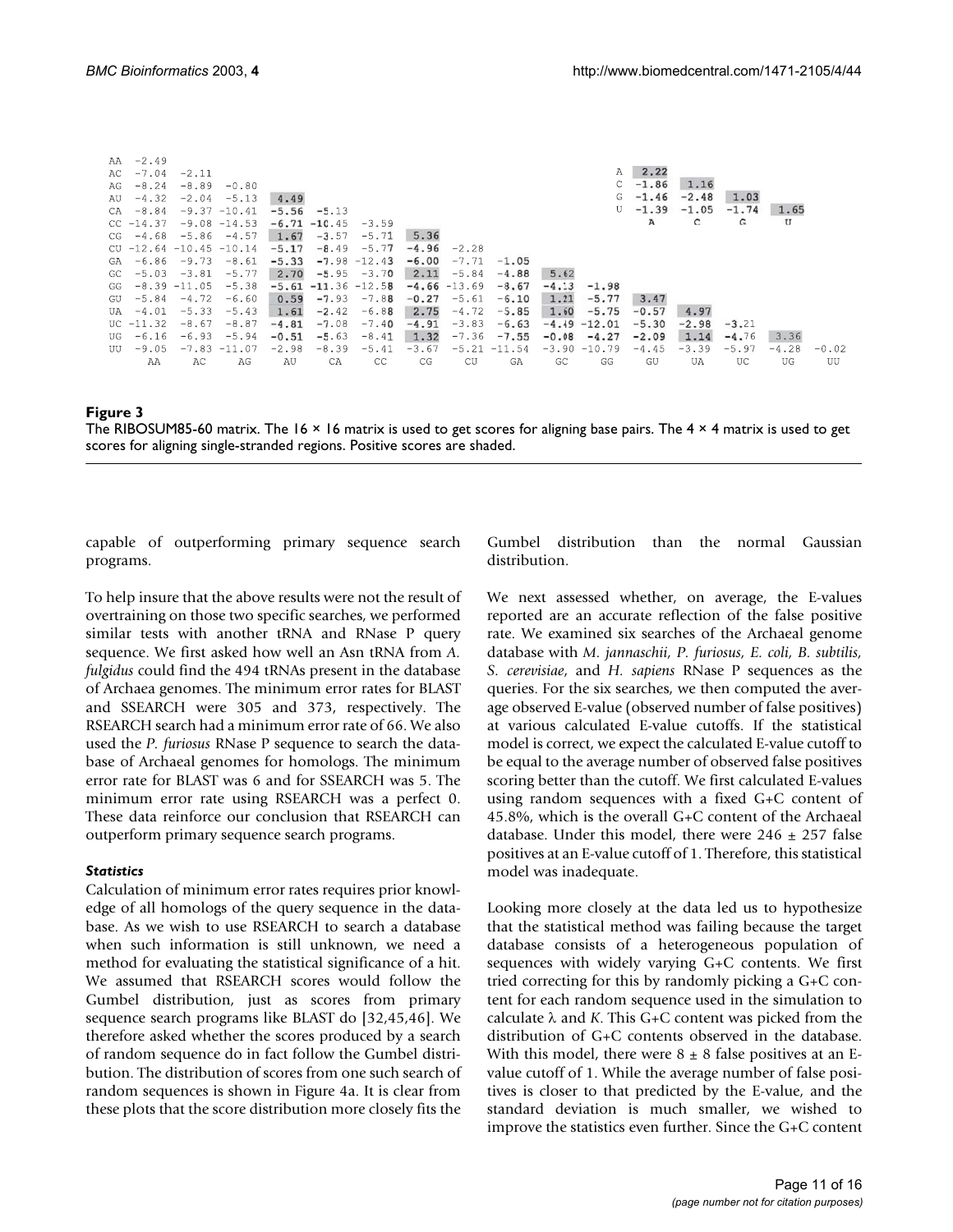<span id="page-11-0"></span>

#### Figure 4

RSEARCH statistics, *a* Distribution of scores for a search against random sequences. We searched a database of 10,000 random sequences of 10,000 nucleotides each with a GC composition of 50% using the precursor to the *C. elegans* miRNA mir-40 as the query [60]. We took the best score found for each of the 10,000 sequences in the database and plotted their distribution. We then calculated the mean and standard deviation and plotted the Gaussian distribution for those values. We also calculated *K* and λ for the Gumbel distribution and plotted that distribution. *b* Average observed number of hits with E-value less than a cutoff *versus* reported E-value for searches of various RNase P queries against database of Archaeal genomes. E-values were computed using partition points of 40% and 60% G+C content.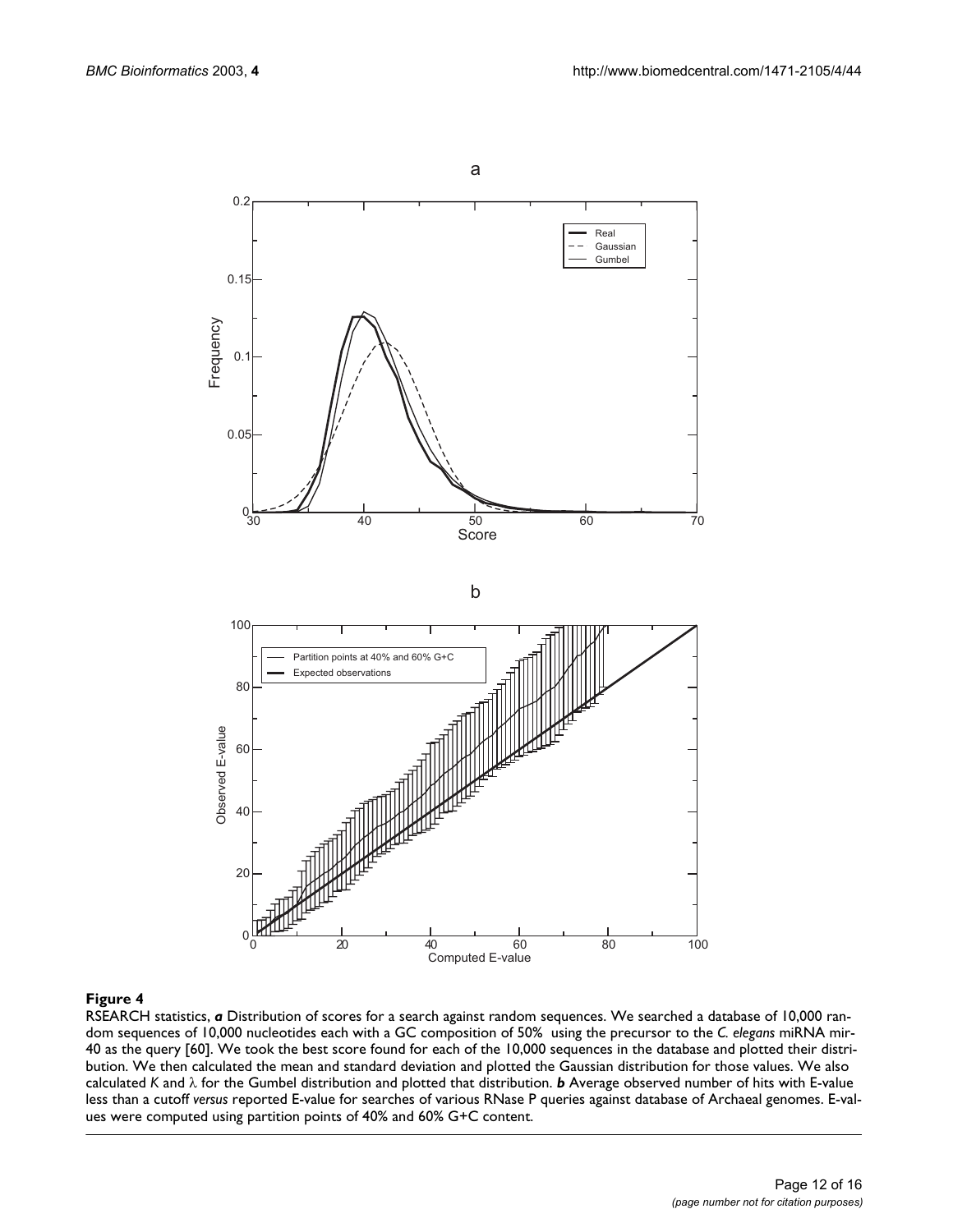distribution of the database has a large variance, we decided to partition the G+C distribution into 3 bins: one for G+C contents less than 40%, one for contents between 40% and 60%, and one for G+C contents greater than 60%. We calculated separate values of λ and *K* for each of these bins. With this statistical model, there are  $2 \pm 3$  false positives at an E-value of 1. Observed E-values between 1 and 100 never deviate significantly from the computed Evalue (Figure [4b](#page-11-0)), especially for observed E-values less than 10. Therefore, this statistical model was used for further searches of the Archaeal database. Since partitions are only necessary for databases with a large variance, and since the optimal partitions vary from database to database, the default statistical model in RSEARCH is to calculate a single λ and *K* without using any partitions.

# *Examples of Performance*

We then wished to assess how well RSEARCH would perform in additional realistic scenarios. To study this, we chose an RNA molecule which was not part of the training set at all – the Signal Recognition Particle (SRP) RNA. We tested a variety of SRP query sequences against several database genomes. Each test was designed to look across phylogenetic domains or kingdoms. In each case, we compared its performance to BLAST and SSEARCH. In some cases, RSEARCH performed as well as these primary sequence search programs. In one rare case, using *Pyrococcus horikoshii* SRP as the query, SSEARCH and BLAST outperformed RSEARCH. Some examples where RSEARCH does outperform primary sequence searches are given below.

In one example, we searched for the 11 SRP genes in the Archaeal genomes using SRP from the Eubacteria *B. subtilis* as the query. No hits with an E-value less than 10 were observed with BLAST. SSEARCH found 13 hits at an Evalue cutoff of 10, three of which were true homologs and 10 of which were false positives. No hits were observed with an E-value less than 0.05 using SSEARCH. In contrast, 16 hits with an E-value less than 10 were observed with RSEARCH, six of which are true homologs. Two of these true positives, but none of the false positives, had an E-value less than 0.05 (E = 0.0064 for *M. jannaschii* and E = 0.0067 for *A. fulgidus*).

If we instead use *H. sapiens* (a eukaryote) SRP as the query to find homologs in the Archaeal genomes, BLAST found seven hits with an E-value less than 10, none of which are true homologs. SSEARCH found nine hits with an E-value less than 10, only one of which was a true homolog. SSEARCH did not find any hits with an E-value less than 0.05. RSEARCH, on the other hand, found four hits, two of which are true homologs, with an E-value less than 10. The two true homologs, but not the two false positives,

had E-values less than 0.05 (E= 0.0067 for *Methanobacterium thermoautotrophicum* and E = 0.0081 for *A. fulgidus*).

As a final test, we searched the genome of the plant *A. thaliana* with *H. sapiens* (an animal) SRP. There are at least eight copies of SRP in the genome; we take a significant hit to any of these eight copies as indicative of an ability to find SRP [66]. Neither BLAST nor SSEARCH can find any of these copies with an E-value less than 10. In contrast, several copies of SRP can be found using RSEARCH, with the most significant hit having an E-value of  $9.6 \times 10^{-6}$ . Taken together, these data suggest that if we knew about either *H. sapiens* or *B. subtilis* SRP, we would be able to find SRP genes in distantly related genomes in other phylogenetic domains or kingdoms with confidence using RSEARCH, but not with either SSEARCH or BLAST.

# *Timings*

As mentioned previously, the time complexity of the scanning algorithm in RSEARCH is *O*((*M* - *B*)*LD* + *BLD*2). We know that D is set to be 2*M* by default, and assume that in the unrealistic worst case, every position in the query structure represents a bifurcation. Then, the worst-case running time of the scanning algorithm is *O* (*NM*3), for a query of length M and database of length N, though actual running time will be less based on the number of bifurcations. Calculation of the statistics, which is *O*(*M*4), takes an additional amount of time. Therefore, for a large database where *M* <<*N*, the algorithm scales linearly with the size of the database but as the cube of the length of the query sequence. It takes 2.9 CPU days to search *E. coli* SRP (113 nt) against the 2.1  $\times$  10<sup>7</sup> nucleotide Archaeal database. Approximately 2% of that time is spent calculating values for *K* and λ. In contrast, the *P. furiosus* RNase P sequence (330nt) requires 38 CPU days to search the same database. For this search, approximately 7% of the time is spent calculating values for *K* and λ. These searches would take 26 CPU years and 340 CPU years respectively to search the non-redundant nucleotide database of Gen-Bank (6.9  $\times$  10<sup>9</sup> nucleotides). Actual running times can be reduced by using a large-scale clustered computing facility. Actual running times for the above searches on a parallel cluster are 33 minutes for finding homologs of *E. coli* SRP in the Archaea (128 CPUs), and 7.4 hours for finding homologs of *P. furiosus* RNase P in the Archaea (124 CPUs). Therefore, use of RSEARCH is currently practical only when a large multiprocessor computing facility is available.

# **Discussion**

Here we have presented RSEARCH, a program for finding homologs of a single RNA sequence given its secondary structure. RSEARCH extends previous profile SCFG implementations in three ways, each of which contributes to its superior performance over BLAST and SSEARCH [14,16].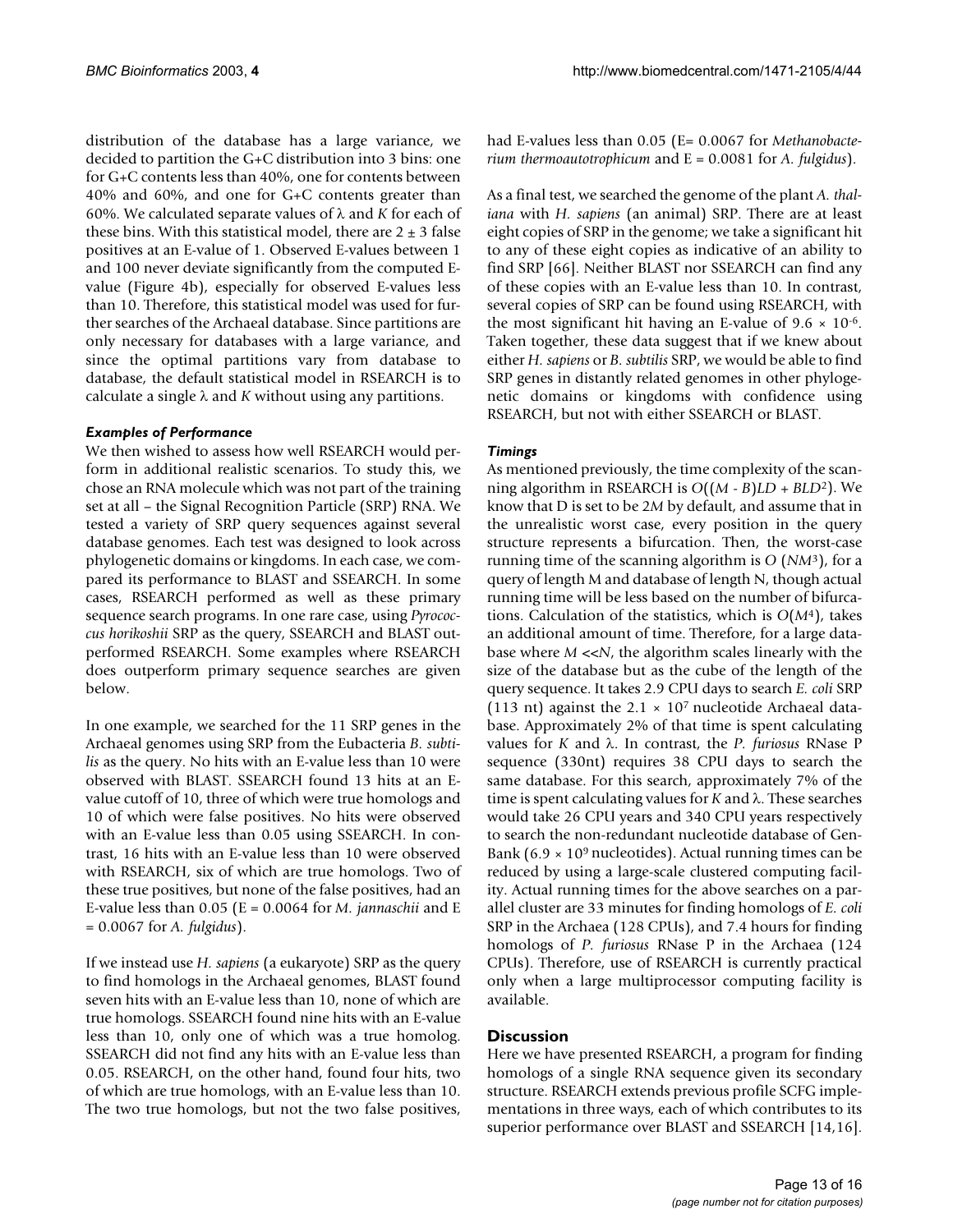First, RSEARCH allows the use of a single sequence as a query, by incorporating a substitution matrix and gap penalties to set the parameters of the covariance model. Second, RSEARCH includes local alignment. Third, RSEARCH includes empirically derived values for statistical significance. Combined, these improvements make RSEARCH a useful tool for finding homologs of biologically important RNAs.

There are three areas in which future development efforts should be focused to improve RSEARCH's performance. First, the quality of the substitution matrix influences the performance of the program. Here we built the matrix using only a single class of RNA molecules and chose the best matrix based on only two sample tests. Using additional classes of RNA molecules for both building the matrix and choosing the best default may improve RSEARCH's performance. Alternative algorithms for clustering and weighting sequences should also be explored. Finally, an exponential family of matrices (like the PAM matrices) rather than an empirical family (like the BLO-SUM matrices) may be worth considering as well. The rate matrix of Knudsen and Hein would be useful in this approach [40].

Second, RSEARCH is quite slow. Many searches are infeasible on a single CPU. We worked around this problem by performing searches in parallel using a clustered computing environment. This solution is not ideal due to the resources required for such an environment. Advances in computing technology will gradually make more and more searches practical on a single workstation; a new workstation purchased today is two to three times as fast as the machines used in this paper. More importantly, heuristic improvements to RSEARCH may speed it up significantly, just as BLAST and FASTA are significant speed improvements to the Smith-Waterman algorithm.

Finally, the requirement that the secondary structure of the query sequence is known must be addressed. Even a one base pair misprediction can significantly alter the results of the search (data not shown). This is not a problem if one is searching for homologs of an RNA sequence whose structure is well established (e.g. tRNA, RNase P, SRP). As RNA secondary structures are established through the sequencing of many homologs and comparative analysis [67], there is less need for a program that can handle a single sequence query rather than a large sequence family in these cases. The power of RSEARCH comes from being able to do searches when we only know of a single member of an RNA sequence family (e.g., novel noncoding RNA genes recently discovered in *E. coli* and various Archaea [61,68–73]). In these cases, ideally we would like to be able to accurately predict secondary structure starting only with a single sequence. Recent work shows promise in simultaneously aligning and folding a pair of RNA sequences [23,25,26,74]. These algorithms predict structure more accurately than single-sequence RNA folding algorithms. Many RNA genefinding approaches take advantage of comparative data. Close homologs of novel RNAs can often be found by primary sequence search programs. These homologs can then be used in a pairwise RNA folder to get a structure for the query sequence. Improvements in such algorithms and an understanding of how best to predict the folding of a query sequence for RSEARCH should allow us to use RSEARCH to find homologs of these novel RNAs.

## **Availability and requirements**

Source code of RSEARCH is available from our web site [53] and is available free of charge under the terms of the GNU General Public License (GPL). In should compile under any Unix system with a C compiler.

# **Authors' contributions**

RJK developed and tested this software as a graduate student under the supervision of SRE.

## **Acknowledgements**

We wish to thank Robin Dowell, Elena Rivas, Shawn Stricklin, and Warren Gish for helpful discussions and Goran Ceric for administering our computer systems. RJK is a predoctoral fellow of the Howard Hughes Medical Institute. This work was supported by the Howard Hughes Medical Institute and NIH R01-HG01363.

## **References**

- 1. Hentze MW, Caughman SW, Casey JL, Koeller DM, Rouault TA, Har-ford |B and Klausner RD: [A model for the structure and func](http://www.ncbi.nlm.nih.gov/entrez/query.fcgi?cmd=Retrieve&db=PubMed&dopt=Abstract&list_uids=10.1016/0378-1119(88)90145-X)**[tions of iron-responsive elements](http://www.ncbi.nlm.nih.gov/entrez/query.fcgi?cmd=Retrieve&db=PubMed&dopt=Abstract&list_uids=10.1016/0378-1119(88)90145-X)[.](http://www.ncbi.nlm.nih.gov/entrez/query.fcgi?cmd=Retrieve&db=PubMed&dopt=Abstract&list_uids=3266604)** *Gene* 1988, **72:**201-8.
- 2. Schlegl J, Gegout V, Schlager B, Hentze MW, Westhof E, Ehresmann C, Ehresmann B and Romby P: **[Probing the structure of the reg](http://www.ncbi.nlm.nih.gov/entrez/query.fcgi?cmd=Retrieve&db=PubMed&dopt=Abstract&list_uids=9326491)[ulatory region of human transferrin receptor messenger](http://www.ncbi.nlm.nih.gov/entrez/query.fcgi?cmd=Retrieve&db=PubMed&dopt=Abstract&list_uids=9326491) [RNA and its interaction with iron regulatory protein-1.](http://www.ncbi.nlm.nih.gov/entrez/query.fcgi?cmd=Retrieve&db=PubMed&dopt=Abstract&list_uids=9326491)** *RNA* 1997, **3:**1159-72.
- 3. Lambert A, Lescure A and Gautheret D: **[A survey of metazoan](http://www.ncbi.nlm.nih.gov/entrez/query.fcgi?cmd=Retrieve&db=PubMed&dopt=Abstract&list_uids=10.1016/S0300-9084(02)01441-4) [selenocysteine insertion sequences](http://www.ncbi.nlm.nih.gov/entrez/query.fcgi?cmd=Retrieve&db=PubMed&dopt=Abstract&list_uids=10.1016/S0300-9084(02)01441-4)[.](http://www.ncbi.nlm.nih.gov/entrez/query.fcgi?cmd=Retrieve&db=PubMed&dopt=Abstract&list_uids=12458087)** *Biochimie* 2002, **84:**953-9.
- 4. Wilting R, Schorling S, Persson BC and Bock A: **Selenoprotein synthesis in Archaea: identification of an mRNA element of** *Methanococcus jannaschii* **[probably directing selenocysteine](http://www.ncbi.nlm.nih.gov/entrez/query.fcgi?cmd=Retrieve&db=PubMed&dopt=Abstract&list_uids=10.1006/jmbi.1996.0812) [insertion](http://www.ncbi.nlm.nih.gov/entrez/query.fcgi?cmd=Retrieve&db=PubMed&dopt=Abstract&list_uids=10.1006/jmbi.1996.0812)[.](http://www.ncbi.nlm.nih.gov/entrez/query.fcgi?cmd=Retrieve&db=PubMed&dopt=Abstract&list_uids=9102456)** *J Mol Biol* 1997, **266:**637-41.
- 5. Miranda-Rios J, Navarro M and Soberon M: **[A conserved RNA](http://www.ncbi.nlm.nih.gov/entrez/query.fcgi?cmd=Retrieve&db=PubMed&dopt=Abstract&list_uids=55522) [structure \(thi box\) is involved in regulation of thiamin bio](http://www.ncbi.nlm.nih.gov/entrez/query.fcgi?cmd=Retrieve&db=PubMed&dopt=Abstract&list_uids=55522)[synthetic gene expression in bacteria](http://www.ncbi.nlm.nih.gov/entrez/query.fcgi?cmd=Retrieve&db=PubMed&dopt=Abstract&list_uids=55522)[.](http://www.ncbi.nlm.nih.gov/entrez/query.fcgi?cmd=Retrieve&db=PubMed&dopt=Abstract&list_uids=10.1073/pnas.161168098)** *Proc Natl Acad Sci USA* 2001, **98:**9736-41.
- 6. Stormo GD and Ji Y: **[Do mRNAs act as direct sensors of small](http://www.ncbi.nlm.nih.gov/entrez/query.fcgi?cmd=Retrieve&db=PubMed&dopt=Abstract&list_uids=55472) [molecules to control their expression?](http://www.ncbi.nlm.nih.gov/entrez/query.fcgi?cmd=Retrieve&db=PubMed&dopt=Abstract&list_uids=55472)** *Proc Natl Acad Sci USA* 2001, **98:**9465-7.
- 7. Winkler W, Nahvi A and Breaker RR: **[Thiamine derivatives bind](http://www.ncbi.nlm.nih.gov/entrez/query.fcgi?cmd=Retrieve&db=PubMed&dopt=Abstract&list_uids=10.1038/nature01145) [messenger RNAs directly to regulate bacterial gene](http://www.ncbi.nlm.nih.gov/entrez/query.fcgi?cmd=Retrieve&db=PubMed&dopt=Abstract&list_uids=10.1038/nature01145) [expression](http://www.ncbi.nlm.nih.gov/entrez/query.fcgi?cmd=Retrieve&db=PubMed&dopt=Abstract&list_uids=10.1038/nature01145)[.](http://www.ncbi.nlm.nih.gov/entrez/query.fcgi?cmd=Retrieve&db=PubMed&dopt=Abstract&list_uids=12410317)** *Nature* 2002, **419:**952-6.
- 8. Erdmann VA, Barciszewska MZ, Hochberg A, de Groot N and Barciszewski J: **[Regulatory RNAs.](http://www.ncbi.nlm.nih.gov/entrez/query.fcgi?cmd=Retrieve&db=PubMed&dopt=Abstract&list_uids=11497242)** *Cell Mol Life Sci* 2001, **58:**960-77.
- 9. Eddy SR: **[Non-coding RNA genes and the modern RNA world](http://www.ncbi.nlm.nih.gov/entrez/query.fcgi?cmd=Retrieve&db=PubMed&dopt=Abstract&list_uids=10.1038/35103511)[.](http://www.ncbi.nlm.nih.gov/entrez/query.fcgi?cmd=Retrieve&db=PubMed&dopt=Abstract&list_uids=11733745)** *Nat Rev Genet* 2001, **2:**919-29.
- 10. Eddy SR: **[Computational genomics of noncoding RNA genes.](http://www.ncbi.nlm.nih.gov/entrez/query.fcgi?cmd=Retrieve&db=PubMed&dopt=Abstract&list_uids=12007398)** *Cell* 2002, **109:**137-40.
- 11. Smith TF and Waterman MS: **Comparison of biosequences.** *Adv Appl Math* 1981, **2:**482-9.
- 12. Altschul SF, Gish W, Miller W, Myers EW and Lipman D|: [Basic local](http://www.ncbi.nlm.nih.gov/entrez/query.fcgi?cmd=Retrieve&db=PubMed&dopt=Abstract&list_uids=10.1006/jmbi.1990.9999) **[alignment search tool](http://www.ncbi.nlm.nih.gov/entrez/query.fcgi?cmd=Retrieve&db=PubMed&dopt=Abstract&list_uids=10.1006/jmbi.1990.9999)[.](http://www.ncbi.nlm.nih.gov/entrez/query.fcgi?cmd=Retrieve&db=PubMed&dopt=Abstract&list_uids=2231712)** *J Mol Biol* 1990, **215:**403-10.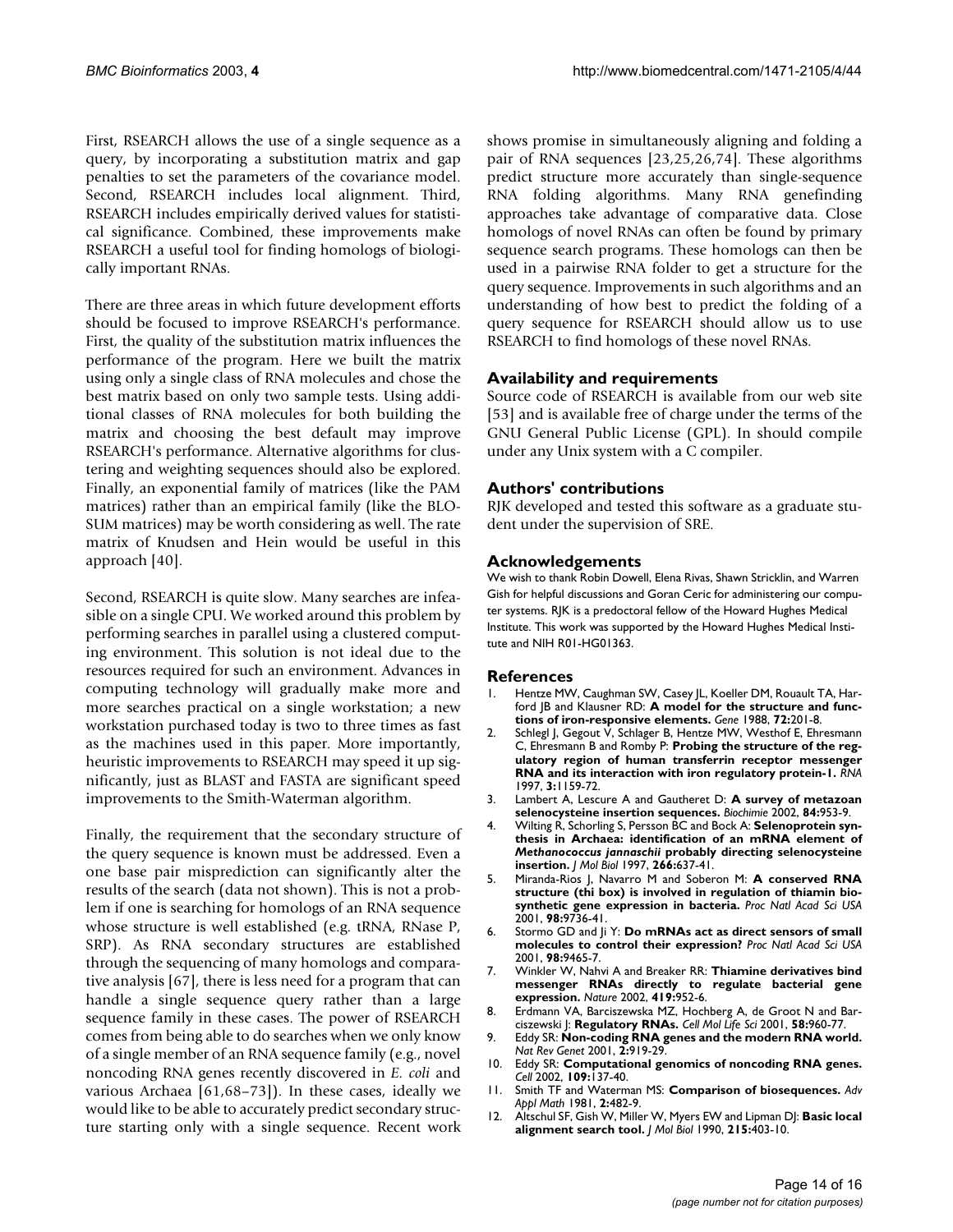- 13. Pearson WR and Lipman DJ: **[Improved tools for biological](http://www.ncbi.nlm.nih.gov/entrez/query.fcgi?cmd=Retrieve&db=PubMed&dopt=Abstract&list_uids=3162770) [sequence comparison.](http://www.ncbi.nlm.nih.gov/entrez/query.fcgi?cmd=Retrieve&db=PubMed&dopt=Abstract&list_uids=3162770)** *Proc Natl Acad Sci USA* 1988, **85:**2444-8.
- 14. Eddy SR and Durbin R: **[RNA sequence analysis using covariance](http://www.ncbi.nlm.nih.gov/entrez/query.fcgi?cmd=Retrieve&db=PubMed&dopt=Abstract&list_uids=8029015) [models.](http://www.ncbi.nlm.nih.gov/entrez/query.fcgi?cmd=Retrieve&db=PubMed&dopt=Abstract&list_uids=8029015)** *Nucleic Acids Res* 1994, **22:**2079-88.
- 15. Sakakibara Y, Brown M, Hughey R, Mian IS, Sjolander K, Underwood RC and Haussler D: **[Stochastic context-free grammars for](http://www.ncbi.nlm.nih.gov/entrez/query.fcgi?cmd=Retrieve&db=PubMed&dopt=Abstract&list_uids=7800507) [tRNA modeling.](http://www.ncbi.nlm.nih.gov/entrez/query.fcgi?cmd=Retrieve&db=PubMed&dopt=Abstract&list_uids=7800507)** *Nucleic Acids Res* 1994, **22:**5112-20.
- 16. Durbin R, Eddy S, Krogh A and Mitchison G: *Biological Sequence Analysis Cambridge University Press, Cambridge*; 1998.
- 17. Gautheret D and Lambert A: **[Direct RNA motif definition and](http://www.ncbi.nlm.nih.gov/entrez/query.fcgi?cmd=Retrieve&db=PubMed&dopt=Abstract&list_uids=10.1006/jmbi.2001.5102) [identification from multiple sequence alignments using sec](http://www.ncbi.nlm.nih.gov/entrez/query.fcgi?cmd=Retrieve&db=PubMed&dopt=Abstract&list_uids=10.1006/jmbi.2001.5102)[ondary structure profiles](http://www.ncbi.nlm.nih.gov/entrez/query.fcgi?cmd=Retrieve&db=PubMed&dopt=Abstract&list_uids=10.1006/jmbi.2001.5102)[.](http://www.ncbi.nlm.nih.gov/entrez/query.fcgi?cmd=Retrieve&db=PubMed&dopt=Abstract&list_uids=11700055)** *J Mol Biol* 2001, **313:**1003-11.
- 18. Eddy SR: **[A memory-efficient dynamic programming algo](http://www.ncbi.nlm.nih.gov/entrez/query.fcgi?cmd=Retrieve&db=PubMed&dopt=Abstract&list_uids=119854)[rithm for optimal alignment of a sequence to an RNA sec](http://www.ncbi.nlm.nih.gov/entrez/query.fcgi?cmd=Retrieve&db=PubMed&dopt=Abstract&list_uids=119854)[ondary structure](http://www.ncbi.nlm.nih.gov/entrez/query.fcgi?cmd=Retrieve&db=PubMed&dopt=Abstract&list_uids=119854)[.](http://www.ncbi.nlm.nih.gov/entrez/query.fcgi?cmd=Retrieve&db=PubMed&dopt=Abstract&list_uids=10.1186/1471-2105-3-18)** *BMC Bioinformatics* 2002, **3:**18.
- 19. Gautheret D, Major F and Cedergren R: **[Pattern searching/align](http://www.ncbi.nlm.nih.gov/entrez/query.fcgi?cmd=Retrieve&db=PubMed&dopt=Abstract&list_uids=1701686)[ment with RNA primary and secondary structures: an effec](http://www.ncbi.nlm.nih.gov/entrez/query.fcgi?cmd=Retrieve&db=PubMed&dopt=Abstract&list_uids=1701686)[tive descriptor for tRNA.](http://www.ncbi.nlm.nih.gov/entrez/query.fcgi?cmd=Retrieve&db=PubMed&dopt=Abstract&list_uids=1701686)** *Comput Appl Biosci* 1990, **6:**325-31.
- 20. Billoud B, Kontic M and Viari A: **[Palingol: a declarative program](http://www.ncbi.nlm.nih.gov/entrez/query.fcgi?cmd=Retrieve&db=PubMed&dopt=Abstract&list_uids=145829)[ming language to describe nucleic acids' secondary struc](http://www.ncbi.nlm.nih.gov/entrez/query.fcgi?cmd=Retrieve&db=PubMed&dopt=Abstract&list_uids=145829)[tures and to scan sequence database](http://www.ncbi.nlm.nih.gov/entrez/query.fcgi?cmd=Retrieve&db=PubMed&dopt=Abstract&list_uids=145829)[.](http://www.ncbi.nlm.nih.gov/entrez/query.fcgi?cmd=Retrieve&db=PubMed&dopt=Abstract&list_uids=10.1093/nar/24.8.1395)** *Nucleic Acids Res* 1996, **24:**1395-403.
- 21. Pesole G, Liuni S and D'Souza M: **[PatSearch: a pattern matcher](http://www.ncbi.nlm.nih.gov/entrez/query.fcgi?cmd=Retrieve&db=PubMed&dopt=Abstract&list_uids=10.1093/bioinformatics/16.5.439) [software that finds functional elements in nucleotide and](http://www.ncbi.nlm.nih.gov/entrez/query.fcgi?cmd=Retrieve&db=PubMed&dopt=Abstract&list_uids=10.1093/bioinformatics/16.5.439) [protein sequences and assesses their statistical significance](http://www.ncbi.nlm.nih.gov/entrez/query.fcgi?cmd=Retrieve&db=PubMed&dopt=Abstract&list_uids=10.1093/bioinformatics/16.5.439)[.](http://www.ncbi.nlm.nih.gov/entrez/query.fcgi?cmd=Retrieve&db=PubMed&dopt=Abstract&list_uids=10871266)** *Bioinformatics* 2000, **16:**439-50.
- 22. Macke TJ, Ecker DJ, Gutell RR, Gautheret D, Case DA and Sampath R: **[RNAMotif, an RNA secondary structure definition and](http://www.ncbi.nlm.nih.gov/entrez/query.fcgi?cmd=Retrieve&db=PubMed&dopt=Abstract&list_uids=92549) [search algorithm](http://www.ncbi.nlm.nih.gov/entrez/query.fcgi?cmd=Retrieve&db=PubMed&dopt=Abstract&list_uids=92549)[.](http://www.ncbi.nlm.nih.gov/entrez/query.fcgi?cmd=Retrieve&db=PubMed&dopt=Abstract&list_uids=10.1093/nar/29.22.4724)** *Nucleic Acids Res* 2001, **29:**4724-35.
- 23. Sankoff D: **Simultaneous solution of the RNA folding, alignment, and protosequence problems.** *SIAM J Appl Math* 1985, **45(5):**810-825.
- 24. Gorodkin J, Heyer LJ and Stormo GD: **[Finding the most signifi](http://www.ncbi.nlm.nih.gov/entrez/query.fcgi?cmd=Retrieve&db=PubMed&dopt=Abstract&list_uids=146942)[cant common sequence and structure motifs in a set of RNA](http://www.ncbi.nlm.nih.gov/entrez/query.fcgi?cmd=Retrieve&db=PubMed&dopt=Abstract&list_uids=146942) [sequences](http://www.ncbi.nlm.nih.gov/entrez/query.fcgi?cmd=Retrieve&db=PubMed&dopt=Abstract&list_uids=146942)[.](http://www.ncbi.nlm.nih.gov/entrez/query.fcgi?cmd=Retrieve&db=PubMed&dopt=Abstract&list_uids=10.1093/nar/25.18.3724)** *Nucleic Acids Res* 1997, **25:**3724-32.
- 25. Mathews DH and Turner DH: **[Dynalign: an algorithm for finding](http://www.ncbi.nlm.nih.gov/entrez/query.fcgi?cmd=Retrieve&db=PubMed&dopt=Abstract&list_uids=10.1006/jmbi.2001.5351) [the secondary structure common to two RNA sequences](http://www.ncbi.nlm.nih.gov/entrez/query.fcgi?cmd=Retrieve&db=PubMed&dopt=Abstract&list_uids=10.1006/jmbi.2001.5351)[.](http://www.ncbi.nlm.nih.gov/entrez/query.fcgi?cmd=Retrieve&db=PubMed&dopt=Abstract&list_uids=11902836)** *J Mol Biol* 2002, **317:**191-203.
- 26. Holmes I and Rubin GM: **Pairwise RNA structure comparison with stochastic context-free grammars.** In *Pac Symp Biocomput* 2002:163-74.
- 27. Henikoff S and Henikoff JG: **[Amino acid substitution matrices](http://www.ncbi.nlm.nih.gov/entrez/query.fcgi?cmd=Retrieve&db=PubMed&dopt=Abstract&list_uids=50453) [from protein blocks](http://www.ncbi.nlm.nih.gov/entrez/query.fcgi?cmd=Retrieve&db=PubMed&dopt=Abstract&list_uids=50453)[.](http://www.ncbi.nlm.nih.gov/entrez/query.fcgi?cmd=Retrieve&db=PubMed&dopt=Abstract&list_uids=1438297)** *Proc Natl Acad Sci USA* 1992, **89:**10915-9.
- 28. Gattiker A, Gasteiger E and Bairoch A: **ScanProsite: a reference implementation of a PROSITE scanning tool.** *Applied Bioinformatics* 2002, **1:**107-108.
- 29. Gribskov M, McLachlan AD and Eisenberg D: **[Profile analysis:](http://www.ncbi.nlm.nih.gov/entrez/query.fcgi?cmd=Retrieve&db=PubMed&dopt=Abstract&list_uids=3474607) [detection of distantly related proteins.](http://www.ncbi.nlm.nih.gov/entrez/query.fcgi?cmd=Retrieve&db=PubMed&dopt=Abstract&list_uids=3474607)** *Proc Natl Acad Sci USA* 1987, **84:**4355-8.
- 30. Krogh A, Brown M, Mian IS, Sjolander K and Haussler D: **[Hidden](http://www.ncbi.nlm.nih.gov/entrez/query.fcgi?cmd=Retrieve&db=PubMed&dopt=Abstract&list_uids=10.1006/jmbi.1994.1104) [Markov models in computational biology. Applications to](http://www.ncbi.nlm.nih.gov/entrez/query.fcgi?cmd=Retrieve&db=PubMed&dopt=Abstract&list_uids=10.1006/jmbi.1994.1104) [protein modeling](http://www.ncbi.nlm.nih.gov/entrez/query.fcgi?cmd=Retrieve&db=PubMed&dopt=Abstract&list_uids=10.1006/jmbi.1994.1104)[.](http://www.ncbi.nlm.nih.gov/entrez/query.fcgi?cmd=Retrieve&db=PubMed&dopt=Abstract&list_uids=8107089)** *J Mol Biol* 1994, **235:**1501-31.
- 31. Eddy SR: **[Profile hidden markov models](http://www.ncbi.nlm.nih.gov/entrez/query.fcgi?cmd=Retrieve&db=PubMed&dopt=Abstract&list_uids=10.1093/bioinformatics/14.9.755)[.](http://www.ncbi.nlm.nih.gov/entrez/query.fcgi?cmd=Retrieve&db=PubMed&dopt=Abstract&list_uids=9918945)** *Bioinformatics* 1998, **14:**755-63.
- 32. Karlin S and Altschul SF: **[Methods for assessing the statistical](http://www.ncbi.nlm.nih.gov/entrez/query.fcgi?cmd=Retrieve&db=PubMed&dopt=Abstract&list_uids=53667) [significance of molecular sequence features by using general](http://www.ncbi.nlm.nih.gov/entrez/query.fcgi?cmd=Retrieve&db=PubMed&dopt=Abstract&list_uids=53667) [scoring schemes](http://www.ncbi.nlm.nih.gov/entrez/query.fcgi?cmd=Retrieve&db=PubMed&dopt=Abstract&list_uids=53667)[.](http://www.ncbi.nlm.nih.gov/entrez/query.fcgi?cmd=Retrieve&db=PubMed&dopt=Abstract&list_uids=2315319)** *Proc Natl Acad Sci USA* 1990, **87:**2264-8.
- 33. Pacheco PS: *Parallel Programming with MPI Morgan Kaufmann, San Francisco*; 1997.
- 34. Altschul SF: **[Amino acid substitution matrices from an infor](http://www.ncbi.nlm.nih.gov/entrez/query.fcgi?cmd=Retrieve&db=PubMed&dopt=Abstract&list_uids=2051488)[mation theoretic perspective.](http://www.ncbi.nlm.nih.gov/entrez/query.fcgi?cmd=Retrieve&db=PubMed&dopt=Abstract&list_uids=2051488)** *J Mol Biol* 1991, **219:**555-65.
- 35. Dayhoff MO, Schwartz RM and Orcutt BC: **A model of evolutionary change in proteins.** In *Atlas of Protein Sequence and Structure* Edited by: *Dayhoff MO*. *National Biomedical Research Foundation, Washington DC*; 1978:345-352.
- 36. Henikoff S and Henikoff JG: **[Performance evaluation of amino](http://www.ncbi.nlm.nih.gov/entrez/query.fcgi?cmd=Retrieve&db=PubMed&dopt=Abstract&list_uids=8234244) [acid substitution matrices.](http://www.ncbi.nlm.nih.gov/entrez/query.fcgi?cmd=Retrieve&db=PubMed&dopt=Abstract&list_uids=8234244)** *Proteins* 1993, **17:**49-61.
- 37. Pearson WR: **[Comparison of methods for searching protein](http://www.ncbi.nlm.nih.gov/entrez/query.fcgi?cmd=Retrieve&db=PubMed&dopt=Abstract&list_uids=7549879) [sequence databases.](http://www.ncbi.nlm.nih.gov/entrez/query.fcgi?cmd=Retrieve&db=PubMed&dopt=Abstract&list_uids=7549879)** *Protein Sci* 1995, **4:**1145-60.
- 38. Muse SV: **[Evolutionary analyses of DNA sequences subject to](http://www.ncbi.nlm.nih.gov/entrez/query.fcgi?cmd=Retrieve&db=PubMed&dopt=Abstract&list_uids=7768450) [constraints of secondary structure.](http://www.ncbi.nlm.nih.gov/entrez/query.fcgi?cmd=Retrieve&db=PubMed&dopt=Abstract&list_uids=7768450)** *Genetics* 1995, **139:**1429-39.
- 39. Tillier ER and Collins RA: **[High apparent rate of simultaneous](http://www.ncbi.nlm.nih.gov/entrez/query.fcgi?cmd=Retrieve&db=PubMed&dopt=Abstract&list_uids=9560412) [compensatory base-pair substitutions in ribosomal RNA.](http://www.ncbi.nlm.nih.gov/entrez/query.fcgi?cmd=Retrieve&db=PubMed&dopt=Abstract&list_uids=9560412)** *Genetics* 1998, **148:**1993-2002.
- 40. Knudsen B and Hein J: **[RNA secondary structure prediction](http://www.ncbi.nlm.nih.gov/entrez/query.fcgi?cmd=Retrieve&db=PubMed&dopt=Abstract&list_uids=10.1093/bioinformatics/15.6.446) [using stochastic context-free grammars and evolutionary](http://www.ncbi.nlm.nih.gov/entrez/query.fcgi?cmd=Retrieve&db=PubMed&dopt=Abstract&list_uids=10.1093/bioinformatics/15.6.446) [history](http://www.ncbi.nlm.nih.gov/entrez/query.fcgi?cmd=Retrieve&db=PubMed&dopt=Abstract&list_uids=10.1093/bioinformatics/15.6.446)[.](http://www.ncbi.nlm.nih.gov/entrez/query.fcgi?cmd=Retrieve&db=PubMed&dopt=Abstract&list_uids=10383470)** *Bioinformatics* 1999, **15:**446-54.
- 41. Yves Van de Peer, Ilse Van den Broeck, Peter De Rijk and Rupert De Wachter: **[Database on the structure of small ribosomal subu](http://www.ncbi.nlm.nih.gov/entrez/query.fcgi?cmd=Retrieve&db=PubMed&dopt=Abstract&list_uids=7524022)[nit RNA.](http://www.ncbi.nlm.nih.gov/entrez/query.fcgi?cmd=Retrieve&db=PubMed&dopt=Abstract&list_uids=7524022)** *Nucleic Acids Res* 1994, **22:**3488-3494.
- 42. **Infernal inference of RNA secondary structure alignments** [<http://infernal.wustl.edu/>]
- 43. Harris JK, Haas ES, Williams D, Frank DN and Brown JW: **[New](http://www.ncbi.nlm.nih.gov/entrez/query.fcgi?cmd=Retrieve&db=PubMed&dopt=Abstract&list_uids=10.1017/S1355838201001777) [insight into RNase P RNA structure from comparative anal](http://www.ncbi.nlm.nih.gov/entrez/query.fcgi?cmd=Retrieve&db=PubMed&dopt=Abstract&list_uids=10.1017/S1355838201001777)[ysis of the archaeal RNA](http://www.ncbi.nlm.nih.gov/entrez/query.fcgi?cmd=Retrieve&db=PubMed&dopt=Abstract&list_uids=10.1017/S1355838201001777)[.](http://www.ncbi.nlm.nih.gov/entrez/query.fcgi?cmd=Retrieve&db=PubMed&dopt=Abstract&list_uids=11233979)** *RNA* 2001, **7:**220-32.
- 44. Mott R: **Maximum-likelihood estimation of the statistical distribution of Smith-Waterman local sequence similarity scores.** *Bull Math Biol* 1992, **54(1):**59-75.
- 45. Altschul SF and Gish W: **Local alignment statistics.** *Methods Enzymol* 1996, **26:**460-80.
- 46. Pearson WR: **[Empirical statistical estimates for sequence sim](http://www.ncbi.nlm.nih.gov/entrez/query.fcgi?cmd=Retrieve&db=PubMed&dopt=Abstract&list_uids=10.1006/jmbi.1997.1525)[ilarity searches](http://www.ncbi.nlm.nih.gov/entrez/query.fcgi?cmd=Retrieve&db=PubMed&dopt=Abstract&list_uids=10.1006/jmbi.1997.1525)[.](http://www.ncbi.nlm.nih.gov/entrez/query.fcgi?cmd=Retrieve&db=PubMed&dopt=Abstract&list_uids=9514730)** *J Mol Biol* 1998, **276:**71-84.
- 47. Olsen R, Bundschuh R and Hwa T: **Rapid assessment of extremal statistics for gapped local alignment.** In *Proceedings of Seventh International Conference on Intelligent Systems for Molecular Biology* Edited by: *Lengauer T, Schneider R, Bork P, Brutlag D, Glasgow J, Mewes H-W, Zimmer R*. *Menlo Park, AAAI Press*; 1999:211-222.
- 48. Altschul SF, Bundschuh R, Olsen R and Hwa T: **[The estimation of](http://www.ncbi.nlm.nih.gov/entrez/query.fcgi?cmd=Retrieve&db=PubMed&dopt=Abstract&list_uids=29669) [statistical parameters for local alignment score](http://www.ncbi.nlm.nih.gov/entrez/query.fcgi?cmd=Retrieve&db=PubMed&dopt=Abstract&list_uids=29669) [distributions](http://www.ncbi.nlm.nih.gov/entrez/query.fcgi?cmd=Retrieve&db=PubMed&dopt=Abstract&list_uids=29669)[.](http://www.ncbi.nlm.nih.gov/entrez/query.fcgi?cmd=Retrieve&db=PubMed&dopt=Abstract&list_uids=10.1093/nar/29.2.351)** *Nucleic Acids Res* 2001, **29:**351-61.
- Bailey TL and Gribskov M: [Estimating and evaluating the statis](http://www.ncbi.nlm.nih.gov/entrez/query.fcgi?cmd=Retrieve&db=PubMed&dopt=Abstract&list_uids=10.1089/106652702760138637)**[tics of gapped local-alignment scores](http://www.ncbi.nlm.nih.gov/entrez/query.fcgi?cmd=Retrieve&db=PubMed&dopt=Abstract&list_uids=10.1089/106652702760138637)[.](http://www.ncbi.nlm.nih.gov/entrez/query.fcgi?cmd=Retrieve&db=PubMed&dopt=Abstract&list_uids=12162893)** *J Comput Biol* 2002, **9:**575-93.
- 50. Gumbel EJ: *Statistics of Extremes Columbia University Press, New York*; 1958.
- 51. Lawless JF: *Statistical Models and Methods for Lifetime Data Volume chapter 4*. *John Wiley & Sons*; 1982:141-202.
- 52. **Maximum likelihood fitting of extreme value distributions** [[ftp://ftp.genetics.wustl.edu/pub/eddy/papers/evd.pdf\]](ftp://ftp.genetics.wustl.edu/pub/eddy/papers/evd.pdf)
- 53. **Sean Eddy lab homepage** [[http://www.genetics.wustl.edu/eddy/](http://www.genetics.wustl.edu/eddy/software) [software](http://www.genetics.wustl.edu/eddy/software)]
- 54. Brown JW: **[The ribonuclease P database](http://www.ncbi.nlm.nih.gov/entrez/query.fcgi?cmd=Retrieve&db=PubMed&dopt=Abstract&list_uids=148169)[.](http://www.ncbi.nlm.nih.gov/entrez/query.fcgi?cmd=Retrieve&db=PubMed&dopt=Abstract&list_uids=10.1093/nar/27.1.314)** *Nucleic Acids Res* 1999, **27:**314.
- 55. Gorodkin J, Knudsen B, Zwieb C and Samuelsson T: **[SRPDB \(signal](http://www.ncbi.nlm.nih.gov/entrez/query.fcgi?cmd=Retrieve&db=PubMed&dopt=Abstract&list_uids=29779) [recognition particle database\)](http://www.ncbi.nlm.nih.gov/entrez/query.fcgi?cmd=Retrieve&db=PubMed&dopt=Abstract&list_uids=29779)[.](http://www.ncbi.nlm.nih.gov/entrez/query.fcgi?cmd=Retrieve&db=PubMed&dopt=Abstract&list_uids=10.1093/nar/29.1.169)** *Nucleic Acids Res* 2001, **29:**169-70.
- 56. Klenk HP, Clayton RA, Tomb JF, White O, Nelson KE, Ketchum KA, Dodson RJ, Hickey EK, Peterson JD, Richardson DL, Kerlavage AR, Graham DE, Kyrpides NC, Fleischmann RD, Quackenbush J, Lee NH, Sutton GG, Gill S, Kirkness EF, McKenney K, Adams MD, Loftus B, Peterson S, Reich CI, McDonald L, Utterback T, Cotton MD, Spriggs T, Artiach P, Kaine BP, Sykes SM, Fraser CM, Smith HO, Woese CR and Venter JC: **The complete genome sequence of the hyperthermophilic, sulphate-reducing archaeon** *Archaeoglobus fulgidus***[.](http://www.ncbi.nlm.nih.gov/entrez/query.fcgi?cmd=Retrieve&db=PubMed&dopt=Abstract&list_uids=9389475)** *Nature* 1997, **390:**364-70.
- 57. Lowe TM and Eddy SR: **[tRNAscan-SE: a program for improved](http://www.ncbi.nlm.nih.gov/entrez/query.fcgi?cmd=Retrieve&db=PubMed&dopt=Abstract&list_uids=146525) [detection of transfer RNA genes in genomic sequence](http://www.ncbi.nlm.nih.gov/entrez/query.fcgi?cmd=Retrieve&db=PubMed&dopt=Abstract&list_uids=146525)[.](http://www.ncbi.nlm.nih.gov/entrez/query.fcgi?cmd=Retrieve&db=PubMed&dopt=Abstract&list_uids=10.1093/nar/25.5.955)** *Nucleic Acids Res* 1997, **25:**955-64.
- 58. Holley RW, Apgar J, Everett GA, Madison JT, Marquisse M, Merrill SH, Penswick JR and Zamir A: **[Structure of a ribonucleic acid.](http://www.ncbi.nlm.nih.gov/entrez/query.fcgi?cmd=Retrieve&db=PubMed&dopt=Abstract&list_uids=14263761)** *Science* 1965, **147:**1462-1465.
- 59. Goffeau A, Barrell BG, Bussey H, Davis RW, Dujon B, Feldmann H, Galibert F, Hoheisel JD, Jacq C, Johnston M, Louis EJ, Mewes HW, Murakami Y, Philippsen P, Tettelin H and Oliver SG: **Life with 6000 genes.** *Science* 1997, **275:**1051-2.
- 60. Lau NC, Lim LP, Weinstein EG and Bartel DP: **An abundant class of tiny RNAs with probable regulatory roles** *Caenorhabditis elegans***[.](http://www.ncbi.nlm.nih.gov/entrez/query.fcgi?cmd=Retrieve&db=PubMed&dopt=Abstract&list_uids=11679671)** *Science* 2001, **294:**858-62.
- Klein RJ, Misulovin Z and Eddy SR: **[Noncoding RNA genes identi](http://www.ncbi.nlm.nih.gov/entrez/query.fcgi?cmd=Retrieve&db=PubMed&dopt=Abstract&list_uids=124278)[fied in AT-rich hyperthermophiles](http://www.ncbi.nlm.nih.gov/entrez/query.fcgi?cmd=Retrieve&db=PubMed&dopt=Abstract&list_uids=124278)[.](http://www.ncbi.nlm.nih.gov/entrez/query.fcgi?cmd=Retrieve&db=PubMed&dopt=Abstract&list_uids=10.1073/pnas.112063799)** *Proc Natl Acad Sci USA* 2002, **99:**7542-7.
- 62. Arabidopsis Genome Initiative: **Analysis of the genome sequence of the flowering plant** *Arabidopsis thaliana***[.](http://www.ncbi.nlm.nih.gov/entrez/query.fcgi?cmd=Retrieve&db=PubMed&dopt=Abstract&list_uids=11130711)** *Nature* 2000, **408:**796-815.
- 63. **WU-BLAST** [\[http://blast.wustl.edu/](http://blast.wustl.edu/)]
- 64. Pearson WR: **[Searching protein sequence libraries: compari](http://www.ncbi.nlm.nih.gov/entrez/query.fcgi?cmd=Retrieve&db=PubMed&dopt=Abstract&list_uids=1774068)[son of the sensitivity and selectivity of the Smith-Waterman](http://www.ncbi.nlm.nih.gov/entrez/query.fcgi?cmd=Retrieve&db=PubMed&dopt=Abstract&list_uids=1774068) [and FASTA algorithms.](http://www.ncbi.nlm.nih.gov/entrez/query.fcgi?cmd=Retrieve&db=PubMed&dopt=Abstract&list_uids=1774068)** *Genomics* 1991, **11:**635-50.
- 65. States DJ, Gish W and Altschul SF: **Improved sensitivity of nucleic acid database searches using application-specific scoring**